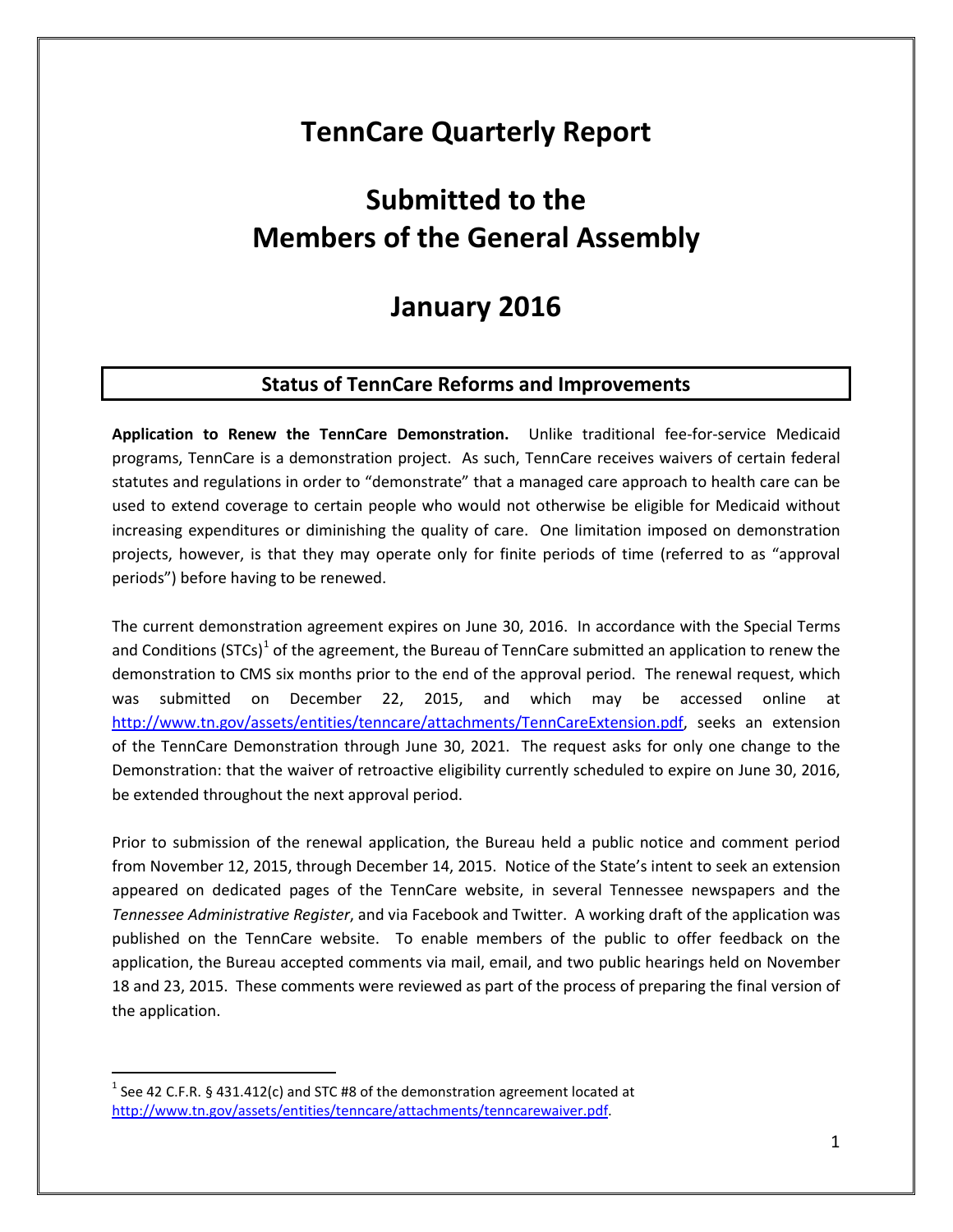Negotiations with CMS on the application are expected to take place during the first half of 2016. Additional information about renewal of the TennCare Demonstration is available at [http://www.tn.gov/tenncare/article/extension-of-tenncare-demonstration.](http://www.tn.gov/tenncare/article/extension-of-tenncare-demonstration)

**Amendments to the TennCare Demonstration.** Four proposed amendments to the TennCare Demonstration were in various stages of development during the quarter.

Demonstration Amendment 26: Expenditures for Hospital Pool Payments. Amendment 26, which was originally submitted to CMS in April 2015, dealt with TennCare's ability to make payments to certain hospitals through "pools" that exist outside the managed care program. The primary purpose of pool payments is to offset the costs that hospitals incur in delivering uncompensated care. Such payments have been predicated on a provision of the TennCare Demonstration—Expenditure Authority #4—that was scheduled to expire on December 31, 2015. Amendment 26 proposed to remove that expiration date and to synchronize the duration of Expenditure Authority #4 with that of the TennCare Demonstration itself.

During the October-December 2015 quarter, the Bureau provided additional documentation to CMS in support of Amendment 26, with particular emphasis on details related to budget neutrality. On December 11, 2015, CMS issued approval of Amendment 26, including updated versions of the STCs, the Waiver List, and the Expenditure Authorities comprising TennCare's demonstration agreement with the federal government. The December 31, 2015, expiration date had been deleted from these materials by CMS. Therefore, the Bureau sent CMS a letter of acceptance on December 15, 2015.

Demonstration Amendment 27: Employment and Community First CHOICES. On June 23, 2015, following an in-depth 18-month stakeholder input process with individuals with intellectual and developmental disabilities and their families and providers, and more than a year of discussion with CMS on a Concept Paper, TennCare submitted Amendment 27. Amendment 27 concerns a new program named *Employment and Community First (ECF) CHOICES*, which would—according to the text of the proposal—implement "an integrated managed long-term services and supports (MLTSS) program that is specifically geared toward promoting and supporting integrated, competitive employment and independent, integrated community living as the first and preferred option for individuals with intellectual and developmental disabilities (I/DD)."[2](#page-1-0)

TennCare continued during the October-December 2015 quarter to furnish CMS information that would facilitate review and approval of Amendment 27. Chief among the materials supplied by the Bureau was a set of draft STCs for the TennCare Demonstration, defining the manner in which ECF CHOICES would operate within TennCare's managed care system. As of the conclusion of the quarter, CMS' review of Amendment 27 was ongoing.

<span id="page-1-0"></span> $2$  Page 1 of Amendment 27, which is available online at [http://www.tn.gov/assets/entities/tenncare/attachments/Amendment27ECFCHOICES.pdf.](http://www.tn.gov/assets/entities/tenncare/attachments/Amendment27ECFCHOICES.pdf)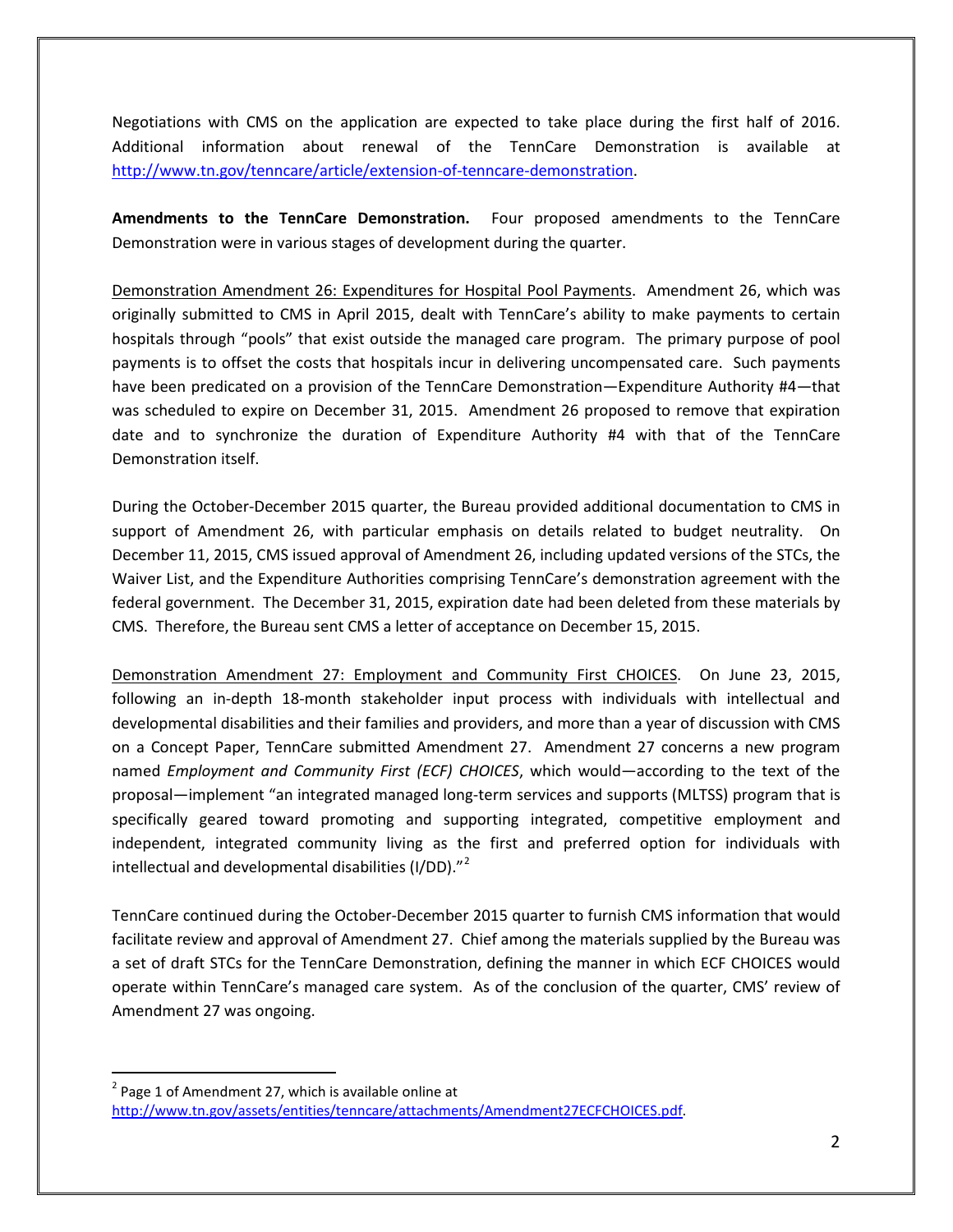Demonstration Amendment 28: Closure of Standard Spend Down Category. TennCare submitted Amendment 28 to CMS on October 8, 2015. Amendment 28 would close a TennCare eligibility category called "Standard Spend Down" (or "SSD"), which provides coverage to approximately 800 individuals who are not otherwise eligible for Medicaid but 1) are aged, blind, disabled, or the caretaker relative of a Medicaid-eligible child and 2) have enough unreimbursed medical bills to allow them to "spend down" to the Medically Needy Income Standard, a very low threshold. New enrollment in the category has been closed since 2013, and TennCare anticipates that many of the remaining enrollees may be eligible for health coverage through either Medicare or the Health Insurance Marketplace established by the Affordable Care Act.

Upon CMS's approval, TennCare would review SSD enrollees for eligibility in all open categories of TennCare coverage. Any individual found to qualify in another category would be transferred with no interruption in coverage. Individuals who do not qualify in another category would be disenrolled from TennCare and referred to Medicare and/or the Health Insurance Marketplace. These operational details, as well as others concerning the demographics of the SSD population and the fiscal impact of the proposal, were offered by the Bureau to CMS as part of the negotiations on Amendment 28 that took place throughout the October-December 2015 quarter.

Demonstration Amendment 29: Program Modifications. Amendment 29 was a contingency plan to address the budgetary challenges that would have arisen if CMS had not extended TennCare's authority to make hospital pool payments by approving Amendment 26. (See "Expenditures for Hospital Pool Payments" above.) Specifically, Amendment 29 outlined several benefit limits to be imposed on nonexempt adults, including—

- A combined annual limit of eight days per person for inpatient hospital and impatient psychiatric hospital services;
- An annual limit on non-emergency outpatient hospital visits of eight occasions per person;
- A combined annual limit on health care practitioners' office visits of eight occasions per person;
- An annual limit on lab and X-ray services of eight occasions per person; and
- Elimination of coverage for occupational therapy, speech therapy, and physical therapy.

The Bureau held a public notice and comment period on Amendment 29 from November 16 through December 18, 2015. Near the conclusion of that period, CMS extended the authority for TennCare's hospital pool payments, thereby eliminating the need for Amendment 29. As a result, the proposal was not submitted to CMS.

**Budget Presentation.** On December 1, 2015, four members of TennCare's executive staff—Director Darin Gordon, Deputy Director and Chief of Staff Dr. Wendy Long, Chief Financial Officer Casey Dungan, and Chief of Long-Term Services and Supports Patti Killingsworth—presented the Fiscal Year 2017 proposed budget for the Division of Health Care Finance and Administration (HCFA) to Governor Bill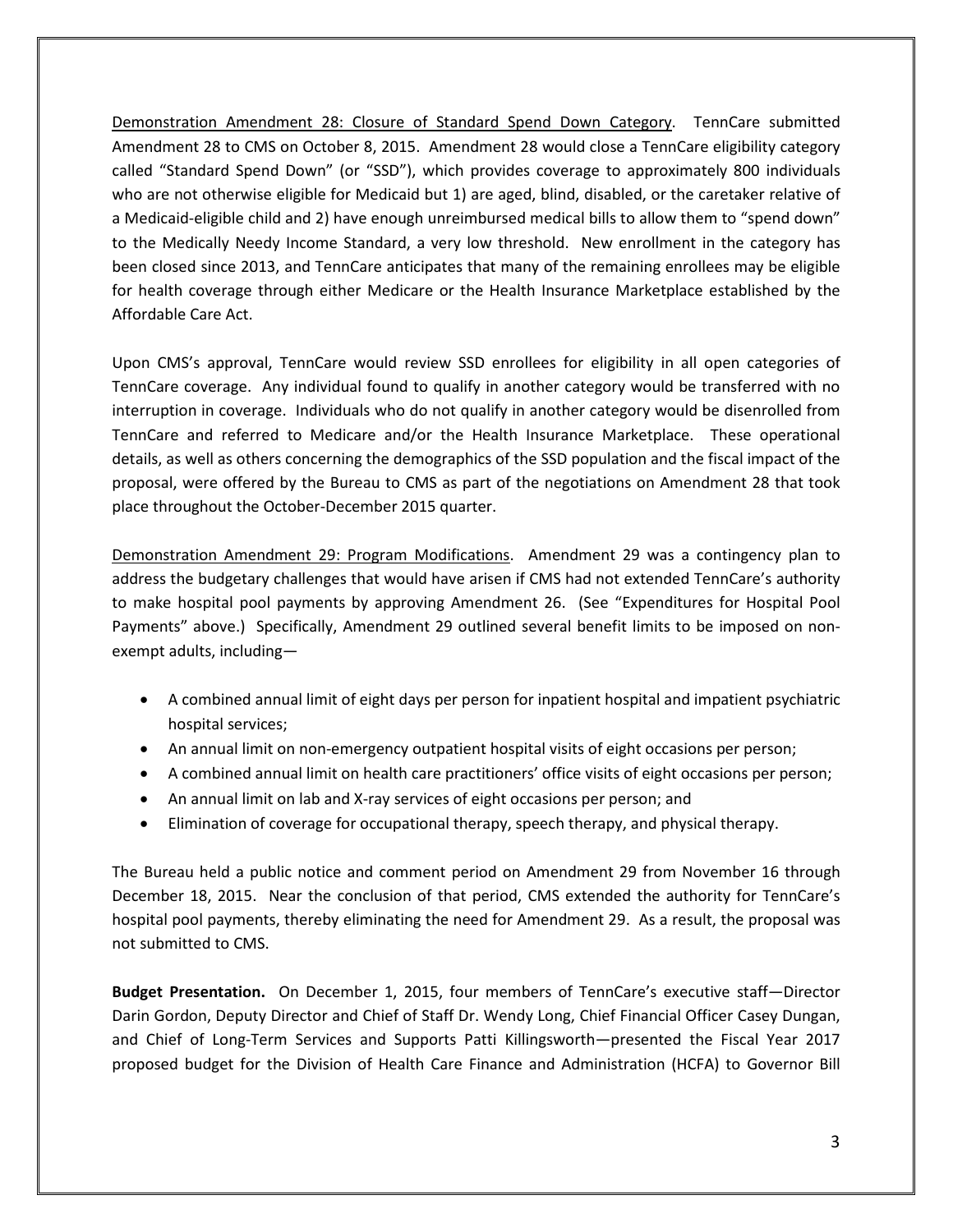Haslam, Finance and Administration Commissioner Larry Martin, Budget Director David Thurman, and Chief Operating Officer Greg Adams.

The presentation document itself, which is available on HCFA's website at [http://www.tn.gov/assets/entities/hcfa/attachments/HCFAbudgetFY17.pdf,](http://www.tn.gov/assets/entities/hcfa/attachments/HCFAbudgetFY17.pdf) concisely summarizes the manner in which TennCare has been able to deliver quality care and achieve high levels of member satisfaction while continuing to manage inflationary growth. Evidence of these achievements as highlighted by the presentation includes the following:

- Provision of health insurance to approximately half of Tennessee children and more than 20 percent of the entire state population;
- Enrollee satisfaction levels above 90 percent for seven years in a row, including an all-time high of 95 percent in 2015;
- Improvement in 85 percent of 33 HEDIS (Healthcare Effectiveness Data and Information Set) measures tracked since 2007;
- Ranking of three TennCare health plans in the top half of plans nationwide; and
- Medical inflation levels well below those of commercial insurance programs and of Medicaid programs nationally.

A portion of the presentation was devoted to HCFA's *ECF CHOICES* proposal (described above in the summary of Demonstration Amendment 27). The need for *ECF CHOICES* arises from a variety of challenges impacting the service delivery system for individuals with intellectual and developmental disabilities, including the disproportionately high cost in Tennessee of providing Home and Community Based-Services (HCBS) to individuals with intellectual disabilities; a substantial waiting list for such services; the current lack of HCBS options for individuals who have developmental disabilities but not intellectual disabilities; and a significant gap between the number of people with intellectual disabilities who want to work and those who are actually working. *ECF CHOICES* has been designed to address these issues in a number of ways. For instance, services in *ECF CHOICES* will be tiered based on the needs of persons served, allowing those services to be provided more cost-effectively; the resulting cost savings will allow more individuals currently on waiting lists to be served and will begin to address the needs of individuals with developmental disabilities other than intellectual disabilities. In addition, the unique array of employment services and supports in *ECF CHOICES* will help to create a pathway to employment, even for individuals with significant disabilities, resulting in improved employment, better health and quality of life outcomes, and reduced reliance on public benefits.

As Governor Haslam had requested of all State agencies, HCFA included within its budget presentation a proposal for reducing expenditures by 3.5 percent. Potential cost-controlling measures identified by HCFA ranged from use of Guaranteed Net Unit Pricing (GNUP) in pharmacy contracts and ongoing reform of payment and delivery systems to value-based purchasing for enhanced respiratory care and elimination of the perinatal grant program.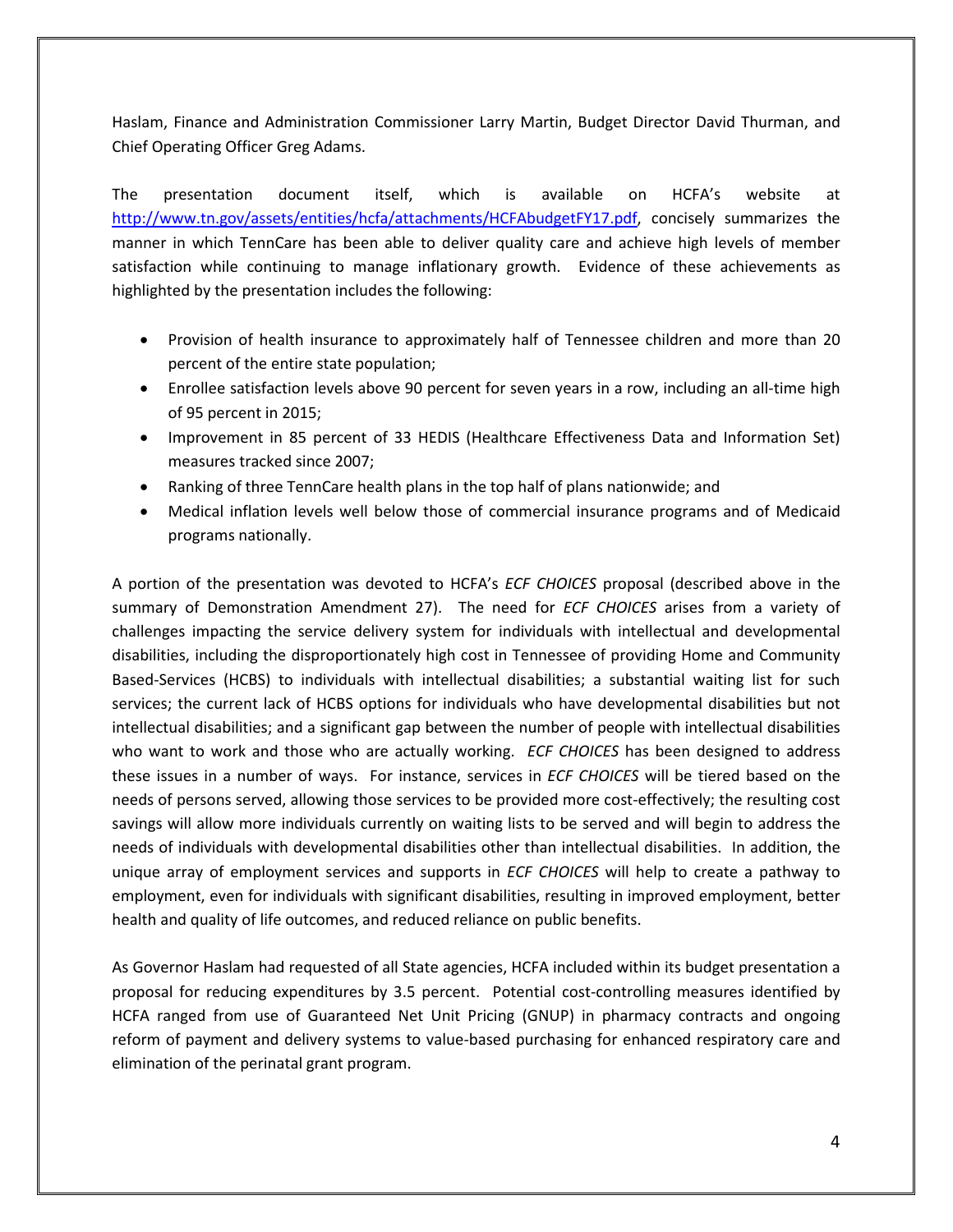Touching on the application to renew the TennCare Demonstration for five years, as well as the challenges posed by various cost drivers (such as Medicare costs borne by the State), the presentation outlined the environment in which HCFA will operate for years to come and reiterated the agency's commitment to high-quality, cost-effective services that offer the best value for Tennessee taxpayers.

**Payment Reform.** In February 2013, Governor Haslam launched Tennessee's Health Care Innovation Initiative to change the way that health care is paid for in Tennessee. The desired direction is to move from paying for volume to paying for value by rewarding health care providers for certain outcomes such as high quality and efficient treatment of medical conditions, and to help in maintaining people's health over time.

The Tennessee Health Care Innovation Initiative is located in the Division of Health Care Finance and Administration (HCFA), which is the agency in which TennCare is located as well. Although its goals transcend Medicaid, there is much emphasis on Medicaid and TennCare as playing a pivotal role in meeting the Initiative's goals. All of TennCare's providers are included in the Initiative.

Two of the most important strategies being used to reform health care payment approaches are primary care transformation and episodes of care:

- Primary care transformation focuses on the role of the primary care provider in promoting the delivery of preventive services and managing chronic illnesses over time. The Initiative is developing an aligned model for multi-payer Patient Centered Medical Homes (PCMHs), Health Homes for TennCare members with Serious and Persistent Mental Illness, and a shared care coordination tool that includes hospital and Emergency Department admission, discharge, and transfer alerts for attributed providers.
- Episodes of care focuses on the health care delivered in association with acute health care events, such as a surgical procedure or an inpatient hospitalization. Episodes encompass care delivered by multiple providers in relation to a specific health care event. Each episode has a "quarterback" who leads and coordinates the team of care providers and helps drive improvement through various activities including, but not limited to, care coordination, early intervention, and patient education.

Both of these strategies have benefitted from the input of Technical Advisory Groups (TAGs) composed of subject matter experts. TAG recommendations span a variety of topics, including the patient journey and care pathways, the definition of the principal accountable provider (i.e., the quarterback), any aspects of care delivery unique to Tennessee, the components of the episode of care, and appropriate quality measures.

During the October-December 2015 quarter, TAGs completed their reviews and provided advice on the fourth set ("Wave 4") of episodes of care, consisting of Attention Deficit Hyperactivity Disorder and Oppositional Defiant Disorder; Coronary Artery Bypass Graft and Valve Repair and Replacement; Acute Exacerbation of Congestive Heart Failure; and Bariatric Surgery. Although the State and participating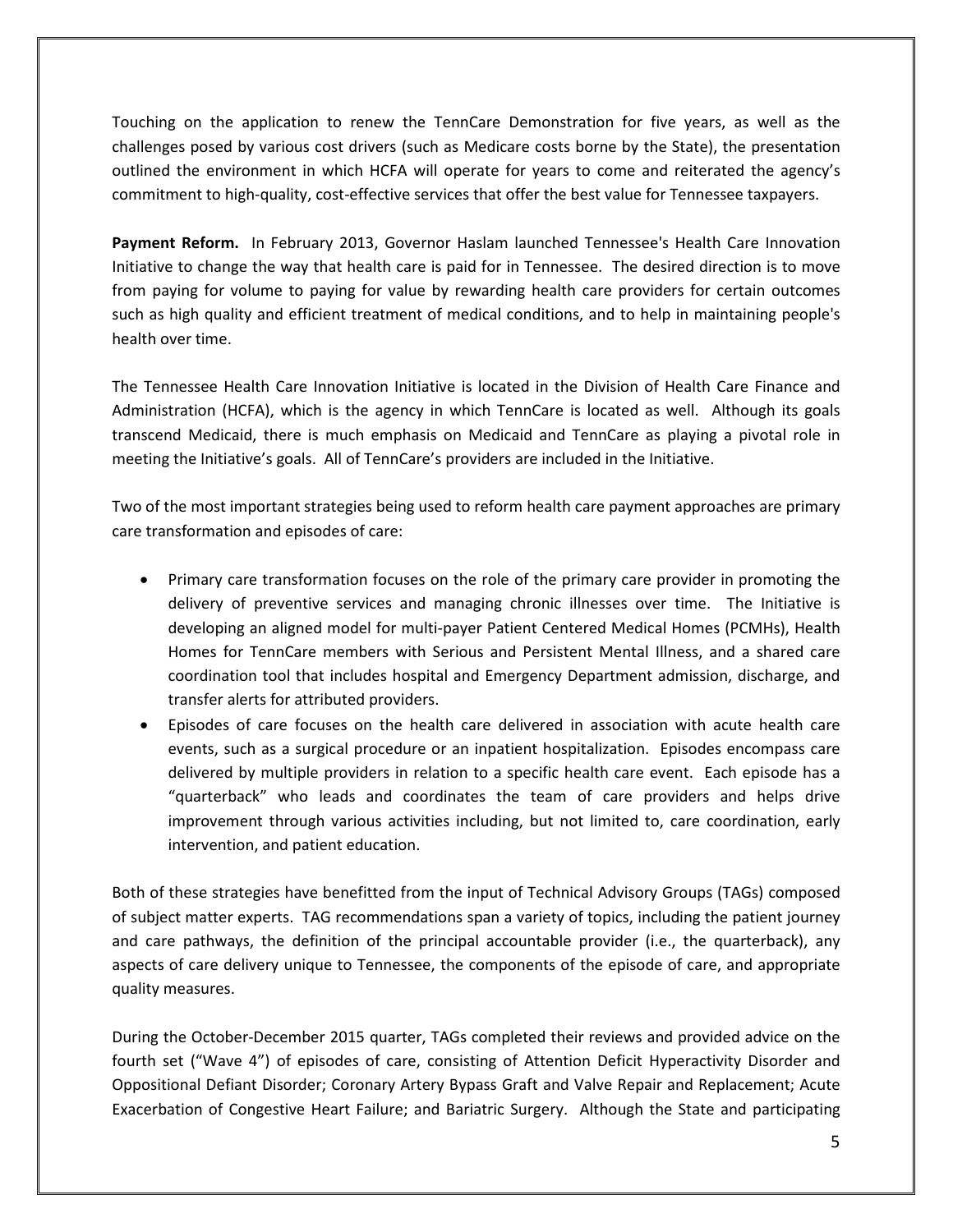insurance companies are still working to implement these episodes, the intent of the Initiative is to incorporate all of the advice of the TAGs as detailed in the Appendix to this report. Furthermore, finalized TAG recommendations concerning PCMHs and Health Homes are expected in early Spring 2016, while the next round of recommendations related to episodes of care is expected in early Summer 2016.

As requested by letter from the Tennessee Senate Health and Welfare Committee on December 12, 2015, future Quarterly Reports from TennCare to the General Assembly will summarize TAG recommendations as they become available and will detail the manner in which HCFA plans to address those recommendations.

**Incentives for Providers to Use Electronic Health Records.** The Electronic Health Records (EHR) Incentive Program is a partnership between federal and state governments that grew out of the Health Information Technology for Economic and Clinical Health (HITECH) Act. The purpose of the program is to provide financial incentives to Medicaid providers<sup>[3](#page-5-0)</sup> to replace outdated, often paper-based approaches to medical record-keeping with electronic systems that meet rigorous certification criteria and that can improve health care delivery and quality. The federal government provides 100 percent of the funding for the incentive payments and 90 percent of the administrative costs.

Currently, Medicaid providers may qualify for the following types of payments:

 $\overline{a}$ 

- First-year payments to providers (eligible hospitals or practitioners) who either
	- o Adopt, implement, or upgrade to certified EHR technology capable of meeting "meaningful use" in accordance with CMS standards, or
	- o Achieve meaningful use of certified EHR technology for any period of 90 consecutive days;
- Second-year payments to providers who have received first-year payments and who achieved meaningful use for a subsequent period of 90 consecutive days;
- Third-year and fourth-year payments to providers who continue to demonstrate meaningful use.

EHR payments made by TennCare during the October-December 2015 quarter as compared with payments made throughout the life of the program appear in the table below:

<span id="page-5-0"></span><sup>&</sup>lt;sup>3</sup> CMS allows two types of providers to participate in the Medicaid EHR Incentive Program: medical professionals (physicians, nurse practitioners, certified nurse midwives, dentists, and certain kinds of physician assistants) and hospitals (acute care hospitals, critical access hospitals, and children's hospitals).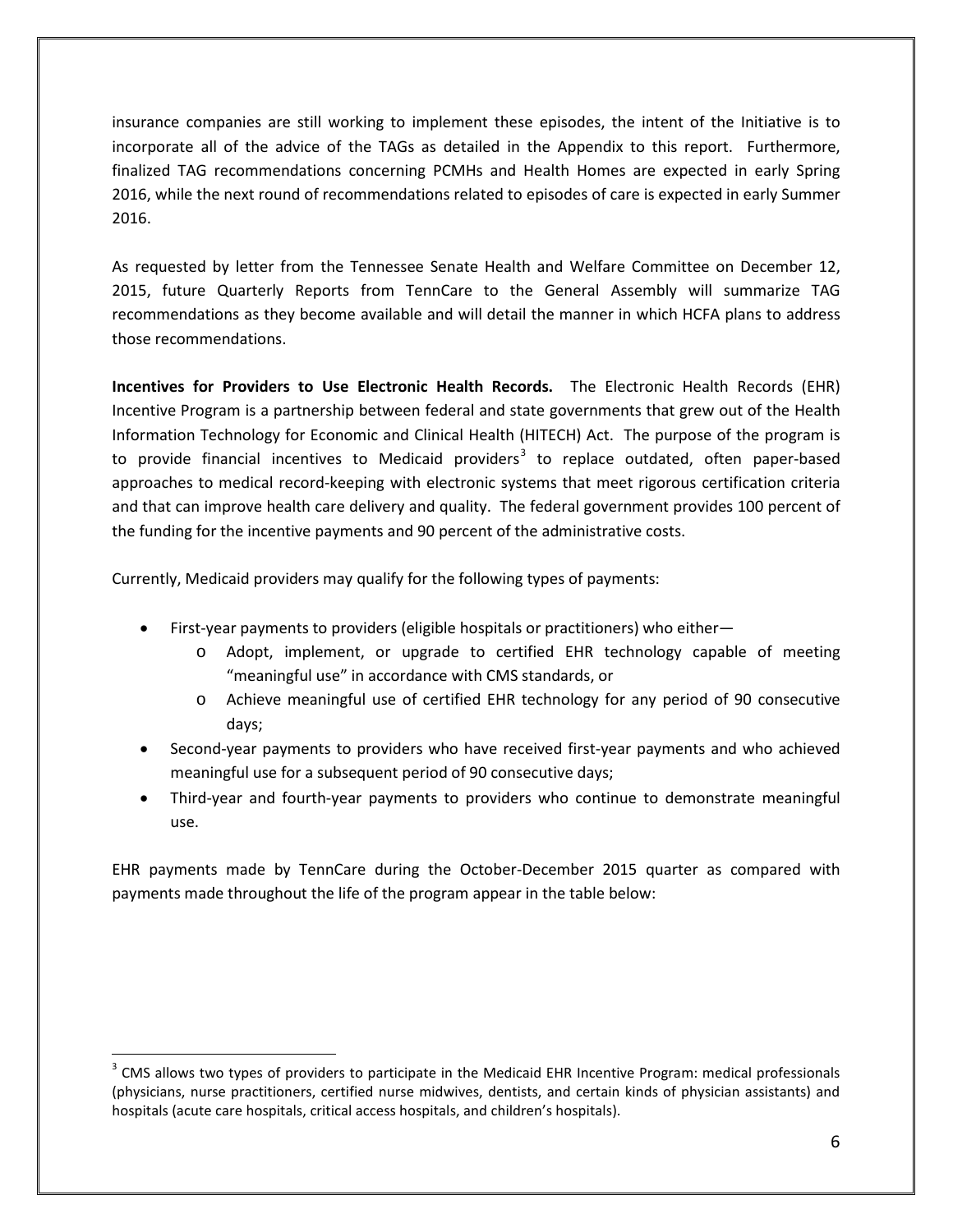| <b>Payment Type</b>  | <b>Number of Providers</b><br><b>Paid During the Quarter</b> | <b>Quarterly Amount</b><br>Paid (Oct-Dec 2015) | <b>Cumulative Amount</b><br><b>Paid to Date</b> |
|----------------------|--------------------------------------------------------------|------------------------------------------------|-------------------------------------------------|
| First-year payments  | 332 <sup>4</sup>                                             | \$1,360,495                                    | \$157,128,183                                   |
| Second-year payments | 40                                                           | \$628,863                                      | \$50,186,258                                    |
| Third-year payments  |                                                              | \$51,000                                       | \$16,962,038                                    |
| Fourth-year payments |                                                              | \$25,500                                       | \$1,394,005                                     |

Technical assistance activities, outreach efforts, and other EHR-related projects conducted by Bureau staff during the quarter included:

- Hosting seven webinars for eligible professionals on the subject of CMS's final rule—published on October 16, 2015—on EHR programs;
- Attending more than a dozen meetings throughout the state, including six sessions hosted by the Tennessee Medical Association (TMA), six town hall meetings hosted jointly by Amerigroup and UnitedHealthcare, and the 67<sup>th</sup> Annual Scientific Assembly of the Tennessee Academy of Family Physicians;
- Participation throughout the quarter in several Southeast Regional Collaboration for HIT/HIE (SERCH) calls;
- Monthly newsletters distributed by the Bureau's EHR ListServ; and
- A quarterly reminder to Tennessee providers who had registered at the federal level but who have not registered or attested at the state level.

TennCare continues to schedule EHR workshops with a variety of provider organizations to maintain the momentum of the program. Events planned for the spring of 2016, for instance, include participation in the statewide TMA meeting.

**Public Forum on the TennCare Demonstration.** In compliance with the federal regulation at 42 CFR § 431.420(c) and Special Term and Condition 10 of the TennCare Demonstration, the Bureau hosted a public forum in Nashville on December 17, 2015. The purpose of the forum was to provide members of the public an opportunity to comment on the progress of the TennCare Demonstration project, which has delivered Medicaid services to eligible Tennesseans under a managed care model since 1994.

The December 17 open meeting was not the only avenue through which feedback could be offered. Notice of the forum, which appeared on the TennCare website, included an email address and a physical address at which comments would be accepted. Although the Bureau received comments from only two sources, additional opportunities to assess the TennCare Demonstration will be available, as TennCare is required to convene a forum on this subject each year for the foreseeable future.

<span id="page-6-0"></span> $4$  Of the 332 providers receiving first-year payments in the October-December 2015 quarter, 21 earned their incentives by successfully attesting to meaningful use of EHR technology in their first year of participation in the program.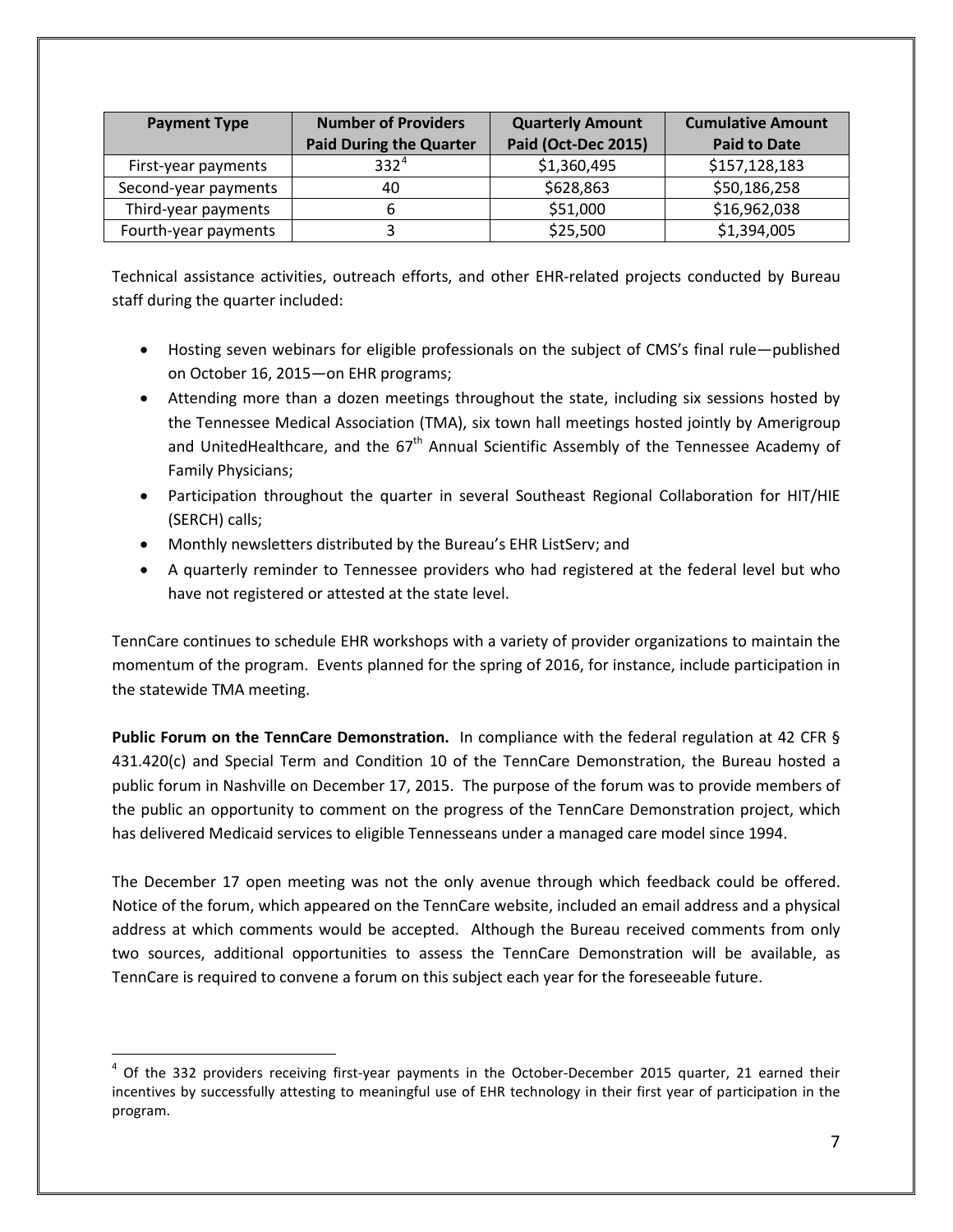The two sets of comments received by TennCare address a variety of subjects, ranging from the specific (enrollee notices concerning estate recovery, assistive technology options for CHOICES members) to the expansive (Governor Haslam's Insure Tennessee proposal, the appropriate role of government in the provision of health insurance). As required by regulation, the Bureau will furnish CMS a summary of the public forum and the comments received there.

**Essential Access Hospital (EAH) Payments.** The TennCare Bureau continued to make EAH payments during the October-December 2015 quarter. EAH payments are made from a pool of \$100 million (\$34,965,000 in State dollars) appropriated by the General Assembly and funded by the hospital assessment fee.

The methodology for distributing these funds, as outlined in Special Term and Condition 55.e. of the TennCare Demonstration Agreement with CMS, specifically considers each hospital's relative contribution to providing services to TennCare members, while also acknowledging differences in payer mix and hospitals' relative ability to make up TennCare losses. Data from the Hospital Joint Annual Report is used to determine hospitals' eligibility for these payments. Eligibility is determined each quarter based on each hospital's participation in TennCare. In order to receive a payment for the quarter, a hospital must be a contracted provider with TennCare Select and at least one other Managed Care Organization (MCO), and it must have contracted with TennCare Select for the entire quarter that the payment represents. Excluded from the Essential Access Hospital payments are Critical Access Hospitals, which receive cost-based reimbursement from the TennCare program and, therefore, are not included, and the four State mental health institutes.

The Essential Access Hospital payments made during the second quarter of State Fiscal Year 2016 for dates of service during the first quarter are shown in the table below.

|                                           |                          | <b>EAH Second Quarter FY</b> |
|-------------------------------------------|--------------------------|------------------------------|
| <b>Hospital Name</b>                      | County                   | 2016                         |
| <b>Regional Medical Center at Memphis</b> | <b>Shelby County</b>     | \$3,494,251                  |
| Vanderbilt University Hospital            | Davidson County          | \$3,333,176                  |
| <b>Erlanger Medical Center</b>            | <b>Hamilton County</b>   | \$2,561,577                  |
| University of Tennessee Memorial Hospital | <b>Knox County</b>       | \$1,457,096                  |
| Johnson City Medical Center (with         |                          |                              |
| Woodridge)                                | <b>Washington County</b> | \$1,093,472                  |
| Parkridge Medical Center (with Parkridge  |                          |                              |
| Valley)                                   | <b>Hamilton County</b>   | \$720,911                    |
| LeBonheur Children's Medical Center       | Shelby County            | \$715,194                    |
| Jackson - Madison County General Hospital | <b>Madison County</b>    | \$595,473                    |
| Metro Nashville General Hospital          | Davidson County          | \$560,428                    |
| Methodist Healthcare - Memphis Hospitals  | Shelby County            | \$549,344                    |
| East Tennessee Children's Hospital        | <b>Knox County</b>       | \$534,806                    |
| Saint Jude Children's Research Hospital   | <b>Shelby County</b>     | \$433,200                    |

#### **Essential Access Hospital Payments for the Quarter**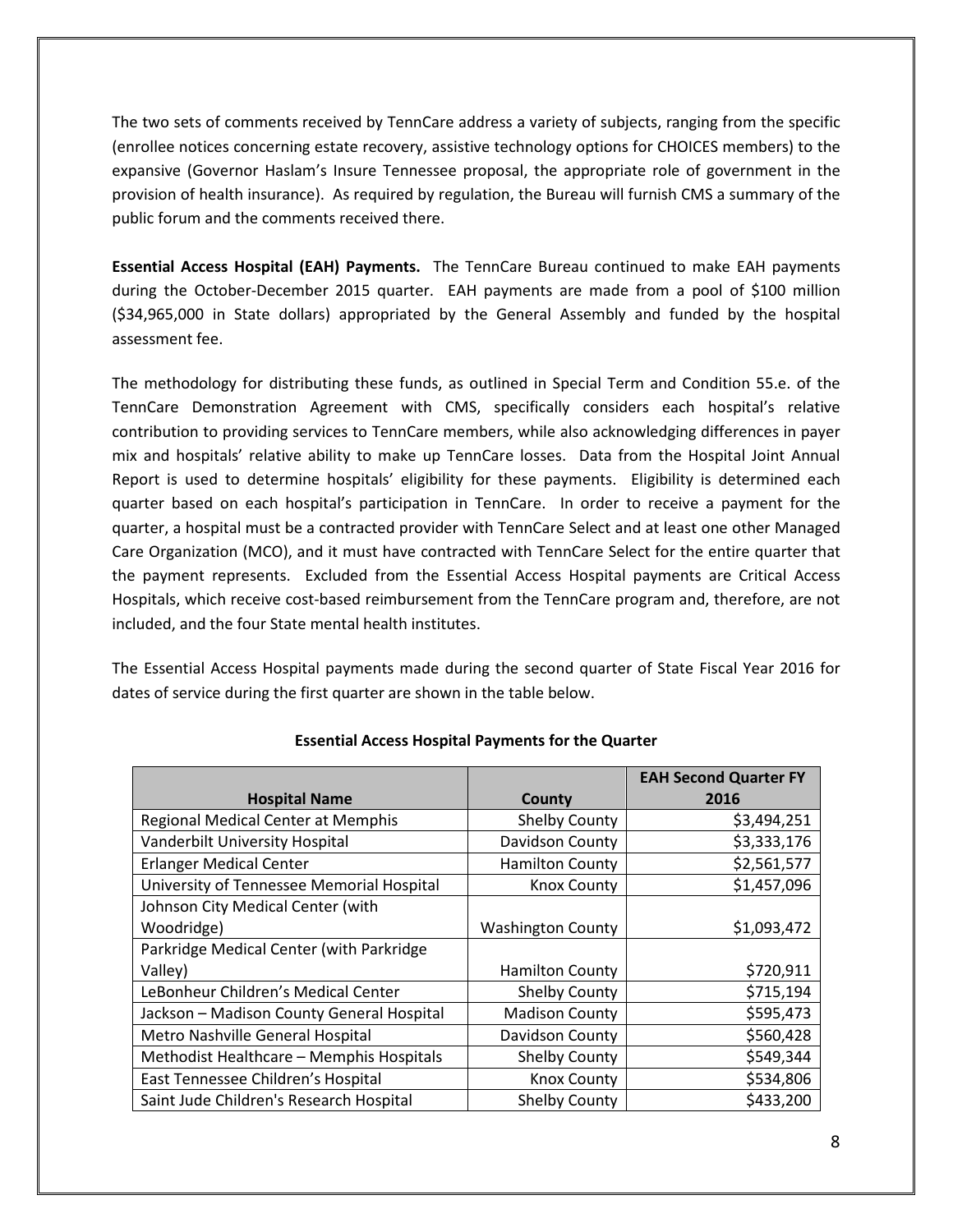|                                              |                          | <b>EAH Second Quarter FY</b> |
|----------------------------------------------|--------------------------|------------------------------|
| <b>Hospital Name</b>                         | County                   | 2016                         |
| Methodist Healthcare - South                 | <b>Shelby County</b>     | \$421,805                    |
| Parkwest Medical Center (with Peninsula)     | <b>Knox County</b>       | \$327,189                    |
| Methodist Healthcare - North                 | <b>Shelby County</b>     | \$320,590                    |
| <b>TriStar Centennial Medical Center</b>     | Davidson County          | \$309,788                    |
| TriStar Skyline Medical Center (with Madison |                          |                              |
| Campus)                                      | Davidson County          | \$300,660                    |
| Wellmont - Holston Valley Medical Center     | <b>Sullivan County</b>   | \$289,318                    |
| University Medical Center (with McFarland)   | <b>Wilson County</b>     | \$256,304                    |
| Parkridge East Hospital                      | <b>Hamilton County</b>   | \$253,280                    |
| Saint Francis Hospital                       | <b>Shelby County</b>     | \$251,638                    |
| Saint Thomas Rutherford Hospital             | <b>Rutherford County</b> | \$251,113                    |
| <b>Lincoln Medical Center</b>                | Lincoln County           | \$250,317                    |
| Saint Thomas Midtown Hospital                | Davidson County          | \$235,144                    |
| Maury Regional Hospital                      | <b>Maury County</b>      | \$220,978                    |
| <b>Baptist Memorial Hospital for Women</b>   | <b>Shelby County</b>     | \$214,991                    |
| Wellmont - Bristol Regional Medical Center   | <b>Sullivan County</b>   | \$207,423                    |
| Cookeville Regional Medical Center           | <b>Putnam County</b>     | \$199,783                    |
| Fort Sanders Regional Medical Center         | Knox County              | \$192,789                    |
| Pathways of Tennessee                        | <b>Madison County</b>    | \$191,254                    |
| Ridgeview Psychiatric Hospital and Center    | <b>Anderson County</b>   | \$184,156                    |
| Tennova Healthcare - Physicians Regional     |                          |                              |
| <b>Medical Center</b>                        | <b>Knox County</b>       | \$165,423                    |
| <b>Blount Memorial Hospital</b>              | <b>Blount County</b>     | \$143,785                    |
| Delta Medical Center                         | <b>Shelby County</b>     | \$141,521                    |
| <b>TriStar Summit Medical Center</b>         | Davidson County          | \$136,416                    |
| <b>TriStar StoneCrest Medical Center</b>     | <b>Rutherford County</b> | \$128,672                    |
| <b>Rolling Hills Hospital</b>                | <b>Williamson County</b> | \$124,590                    |
| <b>Skyridge Medical Center</b>               | <b>Bradley County</b>    | \$123,453                    |
| Southern Hills Medical Center                | Davidson County          | \$120,882                    |
| <b>NorthCrest Medical Center</b>             | <b>Robertson County</b>  | \$120,066                    |
|                                              | Montgomery               |                              |
| <b>Gateway Medical Center</b>                | County                   | \$118,920                    |
| <b>TriStar Horizon Medical Center</b>        | Dickson County           | \$117,334                    |
| Sumner Regional Medical Center               | <b>Sumner County</b>     | \$113,140                    |
| Morristown - Hamblen Healthcare System       | Hamblen County           | \$109,717                    |
| <b>Dyersburg Regional Medical Center</b>     | <b>Dyer County</b>       | \$103,236                    |
| <b>Baptist Memorial Hospital - Tipton</b>    | <b>Tipton County</b>     | \$92,929                     |
| Methodist Medical Center of Oak Ridge        | Anderson County          | \$87,881                     |
| TriStar Hendersonville Medical Center        | <b>Sumner County</b>     | \$87,707                     |
| Jellico Community Hospital                   | Campbell County          | \$86,791                     |
| <b>LeConte Medical Center</b>                | Sevier County            | \$85,786                     |
| Baptist Rehabilitation - Germantown          | Shelby County            | \$82,672                     |
| Harton Regional Medical Center               | Coffee County            | \$81,692                     |
| Takoma Regional Hospital                     | <b>Greene County</b>     | \$81,016                     |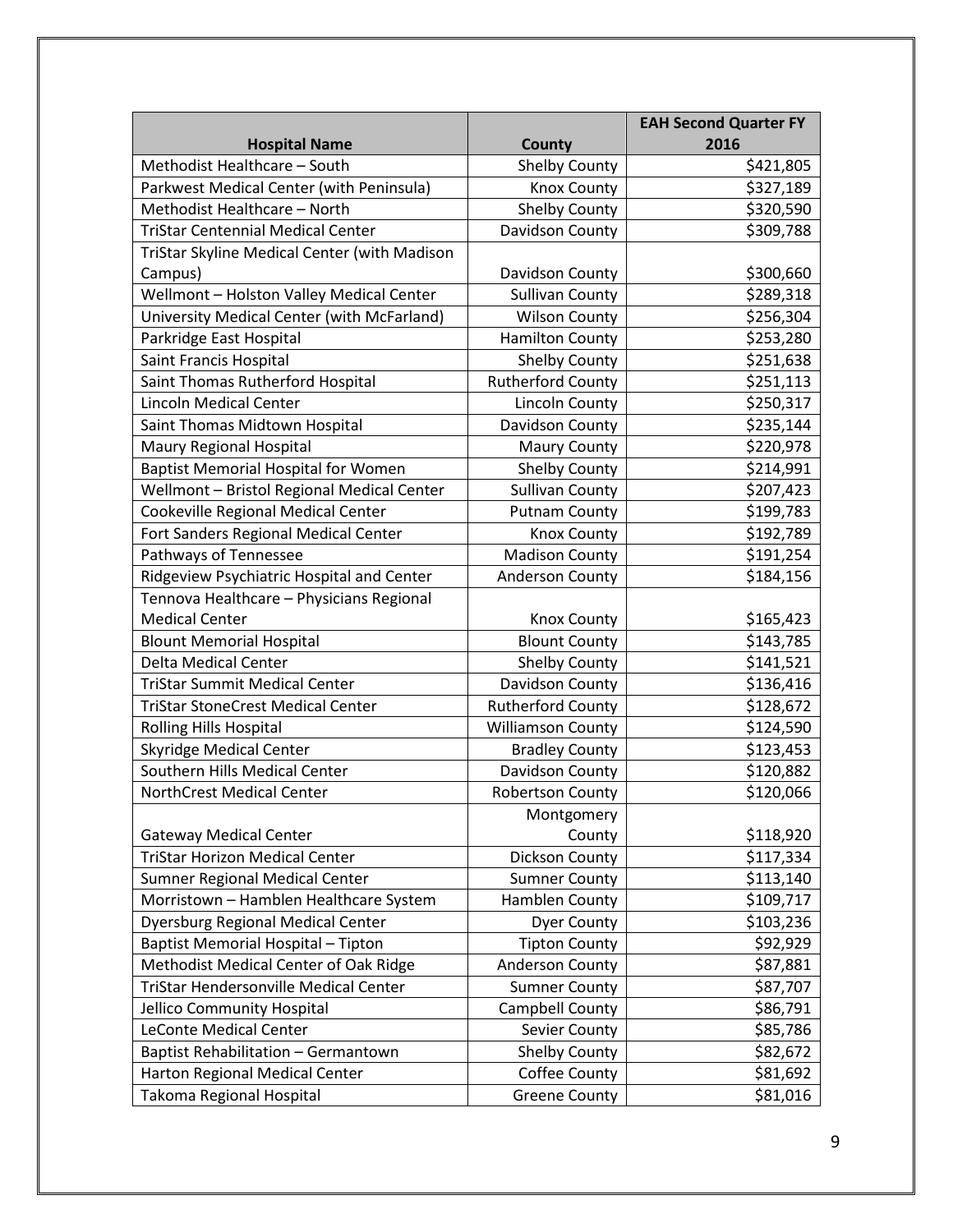|                                            |                         | <b>EAH Second Quarter FY</b> |
|--------------------------------------------|-------------------------|------------------------------|
| <b>Hospital Name</b>                       | County                  | 2016                         |
| Tennova Healthcare - LaFollette Medical    |                         |                              |
| Center                                     | Campbell County         | \$77,458                     |
| <b>Grandview Medical Center</b>            | <b>Marion County</b>    | \$75,749                     |
| Skyridge Medical Center - Westside         | <b>Bradley County</b>   | \$72,548                     |
| Southern Tennessee Medical Center          | Franklin County         | \$65,407                     |
| United Regional Medical Center and Medical |                         |                              |
| <b>Center of Manchester</b>                | Coffee County           | \$63,035                     |
| <b>Sycamore Shoals Hospital</b>            | <b>Carter County</b>    | \$62,612                     |
| <b>Indian Path Medical Center</b>          | <b>Sullivan County</b>  | \$61,985                     |
| Lakeway Regional Hospital                  | Hamblen County          | \$60,751                     |
| <b>Roane Medical Center</b>                | Roane County            | \$58,827                     |
| Laughlin Memorial Hospital                 | <b>Greene County</b>    | \$58,448                     |
| Starr Regional Medical Center - Athens     | <b>McMinn County</b>    | \$57,548                     |
| Regional Hospital of Jackson               | <b>Madison County</b>   | \$57,518                     |
| <b>Hardin Medical Center</b>               | <b>Hardin County</b>    | \$56,626                     |
| Crockett Hospital                          | Lawrence County         | \$54,345                     |
| <b>Henry County Medical Center</b>         | <b>Henry County</b>     | \$54,209                     |
| <b>Stones River Hospital</b>               | Cannon County           | \$52,456                     |
| Wellmont Hawkins County Memorial Hospital  | <b>Hawkins County</b>   | \$51,342                     |
| River Park Hospital                        | <b>Warren County</b>    | \$48,420                     |
| Jamestown Regional Medical Center          | <b>Fentress County</b>  | \$45,902                     |
| Hillside Hospital                          | <b>Giles County</b>     | \$44,292                     |
| Livingston Regional Hospital               | <b>Overton County</b>   | \$43,281                     |
| <b>Heritage Medical Center</b>             | <b>Bedford County</b>   | \$42,770                     |
| Baptist Memorial Hospital - Union City     | <b>Obion County</b>     | \$42,323                     |
| <b>McNairy Regional Hospital</b>           | <b>McNairy County</b>   | \$39,416                     |
| <b>Claiborne County Hospital</b>           | Claiborne County        | \$38,724                     |
| McKenzie Regional Hospital                 | <b>Carroll County</b>   | \$34,762                     |
| Erlanger Health System - East Campus       | <b>Hamilton County</b>  | \$31,045                     |
| <b>Henderson County Community Hospital</b> | <b>Henderson County</b> | \$28,355                     |
| Volunteer Community Hospital               | <b>Weakley County</b>   | \$26,978                     |
| Wayne Medical Center                       | <b>Wayne County</b>     | \$25,394                     |
| DeKalb Community Hospital                  | DeKalb County           | \$21,744                     |
| <b>Cumberland River Hospital</b>           | Clay County             | \$19,962                     |
| <b>Decatur County General Hospital</b>     | Decatur County          | \$18,005                     |
| Baptist Memorial Hospital - Huntingdon     | Carroll County          | \$17,135                     |
| <b>Emerald Hodgson Hospital</b>            | Franklin County         | \$9,551                      |
| <b>TOTAL</b>                               |                         | \$25,000,000                 |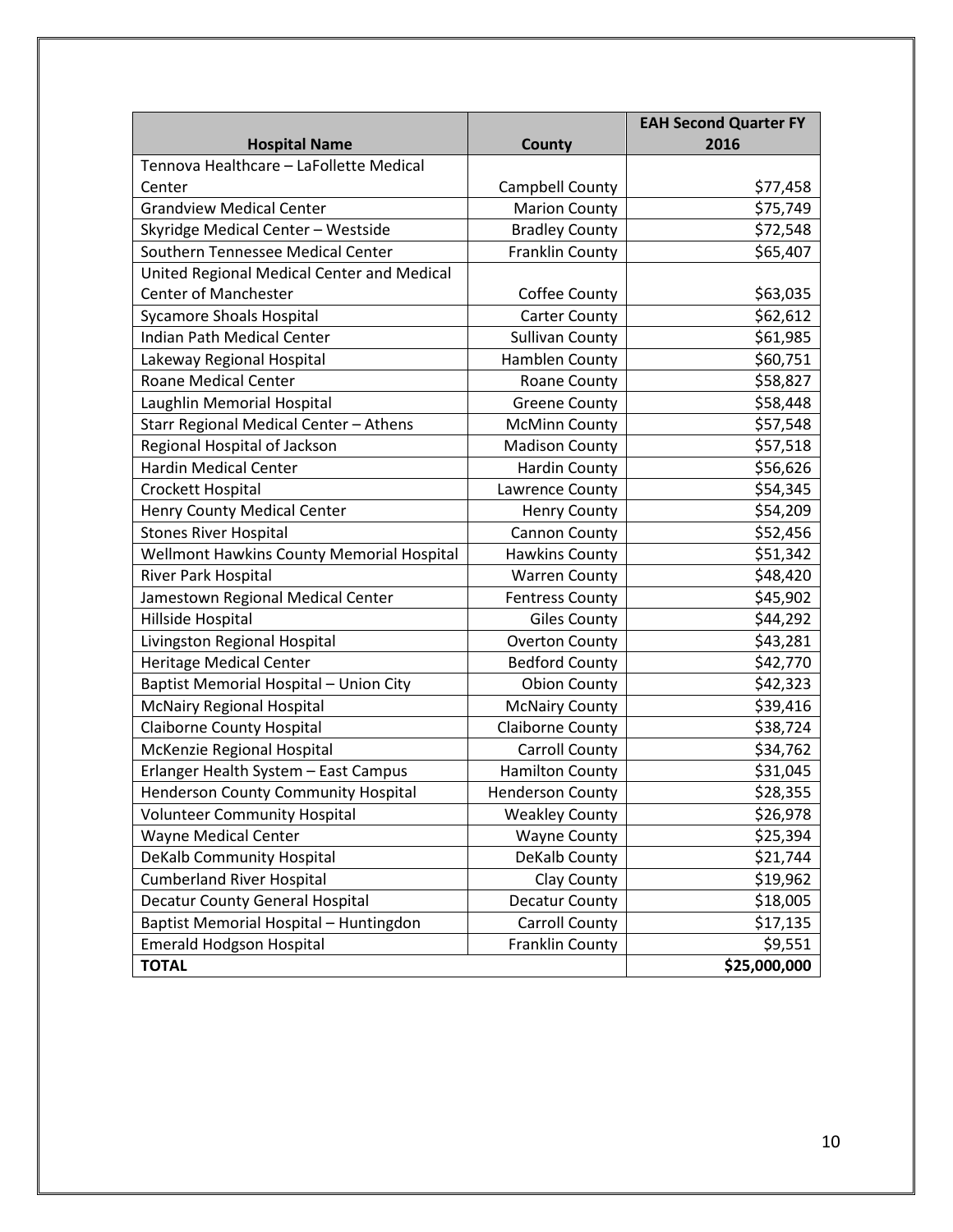## **Number of Recipients on TennCare and Costs to the State**

During the month of December 2015, there were 1,463,500 Medicaid eligibles and 29,335 Demonstration eligibles enrolled in TennCare, for a total of 1,492,83[5](#page-10-0) persons.<sup>5</sup>

Estimates of TennCare spending for the second quarter of State Fiscal Year 2016 are summarized in the table below.

| <b>Spending Category</b> | 2 <sup>nd</sup> Quarter* |
|--------------------------|--------------------------|
| MCO services**           | \$1,650,855,900          |
| Dental services          | \$39,909,600             |
| Pharmacy services        | \$289,738,800            |
| Medicare "clawback"***   | \$45,003,000             |

*\*These figures are cash basis as of December 31 and are unaudited.*

*\*\*This figure includes Integrated Managed Care MCO expenditures.*

 $\overline{a}$ 

*\*\*\*The Medicare Part D clawback is money states are required to pay to the federal government to help offset costs the federal government incurs by covering the prescription benefit for enrollees who have both Medicare and Medicaid.*

<span id="page-10-0"></span><sup>&</sup>lt;sup>5</sup> The number of Demonstration eligibles reported here is somewhat higher than the number presented in recent Quarterly Reports. This change is due to a modification in our methodology for calculating membership in this group.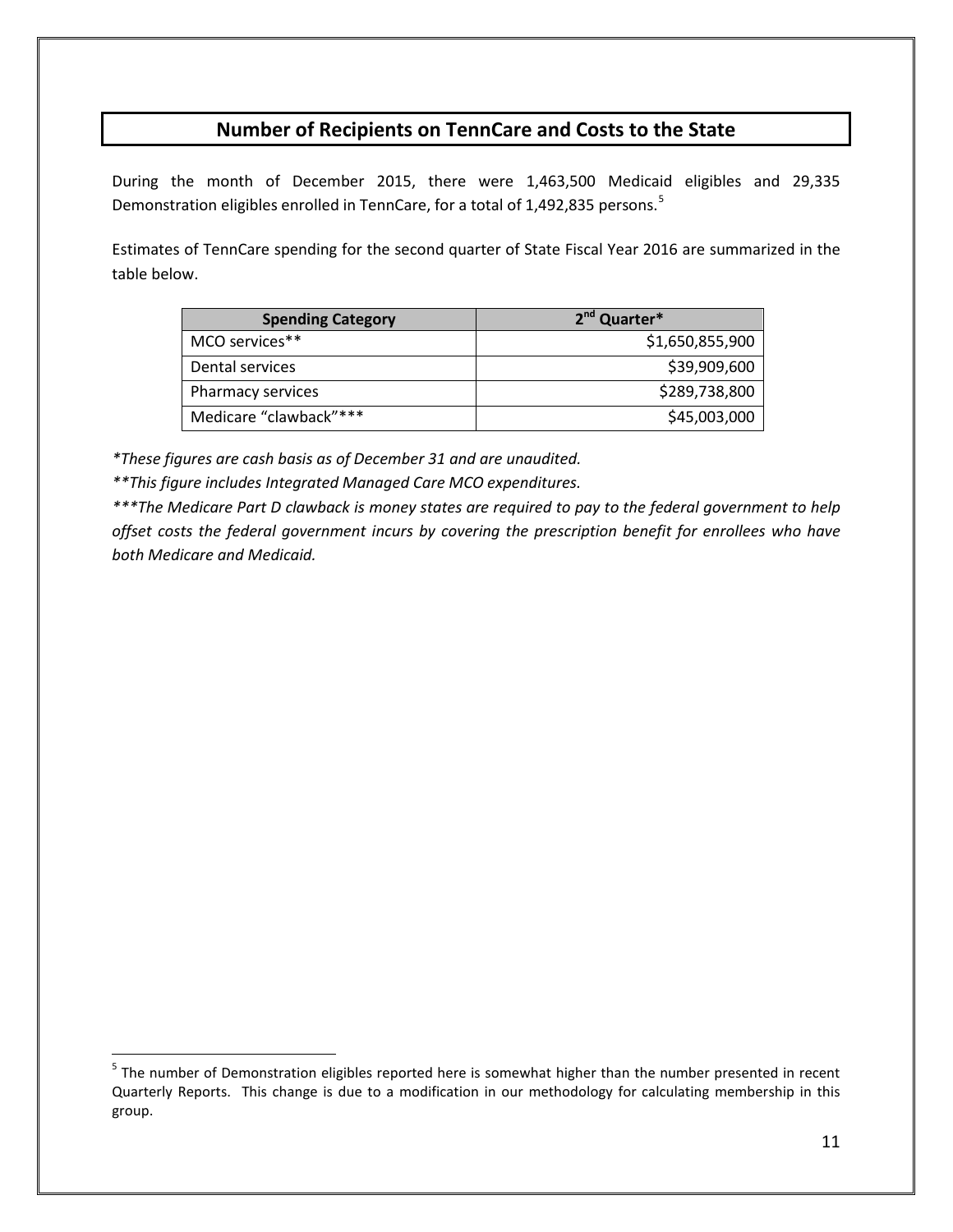## **Viability of MCCs in the TennCare Program**

**Claims payment analysis.** TennCare's prompt pay requirements may be summarized as shown below.

| <b>Entity</b> | <b>Standard</b>                                                      | <b>Authority</b>         |
|---------------|----------------------------------------------------------------------|--------------------------|
| <b>MCOs</b>   | 90% of clean claims for payment for services delivered to            | T.C.A. $§$ 56-32-126(b)  |
| (non-CHOICES  | TennCare enrollees are processed and, if appropriate, paid           |                          |
| services)     | within 30 calendar days of the receipt of such claims.               |                          |
|               |                                                                      |                          |
|               | 99.5% of all provider claims are processed, and, if                  |                          |
|               | appropriate, paid within 60 calendar days of receipt.                |                          |
| <b>MCOs</b>   | 90% of clean electronically submitted Nursing Facility and           | TennCare contract        |
| (CHOICES      | applicable Home and Community Based Services claims <sup>6</sup> are |                          |
| services)     | processed and paid within 14 calendar days of receipt.               |                          |
|               |                                                                      |                          |
|               |                                                                      |                          |
|               | 99.5% of clean electronically submitted Nursing Facility and         |                          |
|               | applicable Home and Community Based Services claims <sup>7</sup> are |                          |
|               | processed and paid within 21 calendar days of receipt.               |                          |
| <b>DBM</b>    | 90% of clean claims for payment for services delivered to            | <b>TennCare contract</b> |
|               | TennCare enrollees are processed, and, if appropriate, paid          | and in accordance        |
|               | within 30 calendar days of the receipt of such claims.               | with T.C.A. § 56-32-     |
|               |                                                                      | 126(b)                   |
|               |                                                                      |                          |
|               | 99.5% of all provider claims are processed, and, if                  |                          |
|               | appropriate, paid within 60 calendar days of receipt.                |                          |
| PBM           | 100% of all clean claims submitted by pharmacy providers are         | TennCare contract        |
|               | paid within 10 calendar days of receipt.                             |                          |

The MCOs, the DBM, and the PBM are required to submit monthly claims data files of all TennCare claims processed to the Tennessee Department of Commerce and Insurance (TDCI) for verification of statutory and contractual prompt pay compliance. The plans are required to separate their claims data by claims processor (e.g., MCO, vision benefits manager, etc.). Furthermore, the MCOs are required to identify separately non-emergency transportation (NEMT) claims in the data files. Finally, the MCOs are required to submit separate claims data files representing a subset of electronically submitted Nursing Facility and applicable Home and Community Based Services claims for CHOICES enrollees. TDCI then performs an analysis and reports the results of the prompt pay analyses by NEMT and CHOICES claim types, by claims processor, and by total claims processed for the month.

If an MCO does not comply with the prompt pay requirements based on the total claims processed in a month, TDCI has the statutory authority to levy an administrative penalty of \$10,000 for each month of non-compliance after the first instance of non-compliance was reported to the plan. The TennCare

<span id="page-11-1"></span><span id="page-11-0"></span><sup>&</sup>lt;sup>6</sup> Excludes Personal Emergency Response Systems (PERS), assistive technology, minor home modifications, and pest control claims. Claims for delivery of these services are handled like general MCO claims.  $<sup>7</sup>$  Ibid.</sup>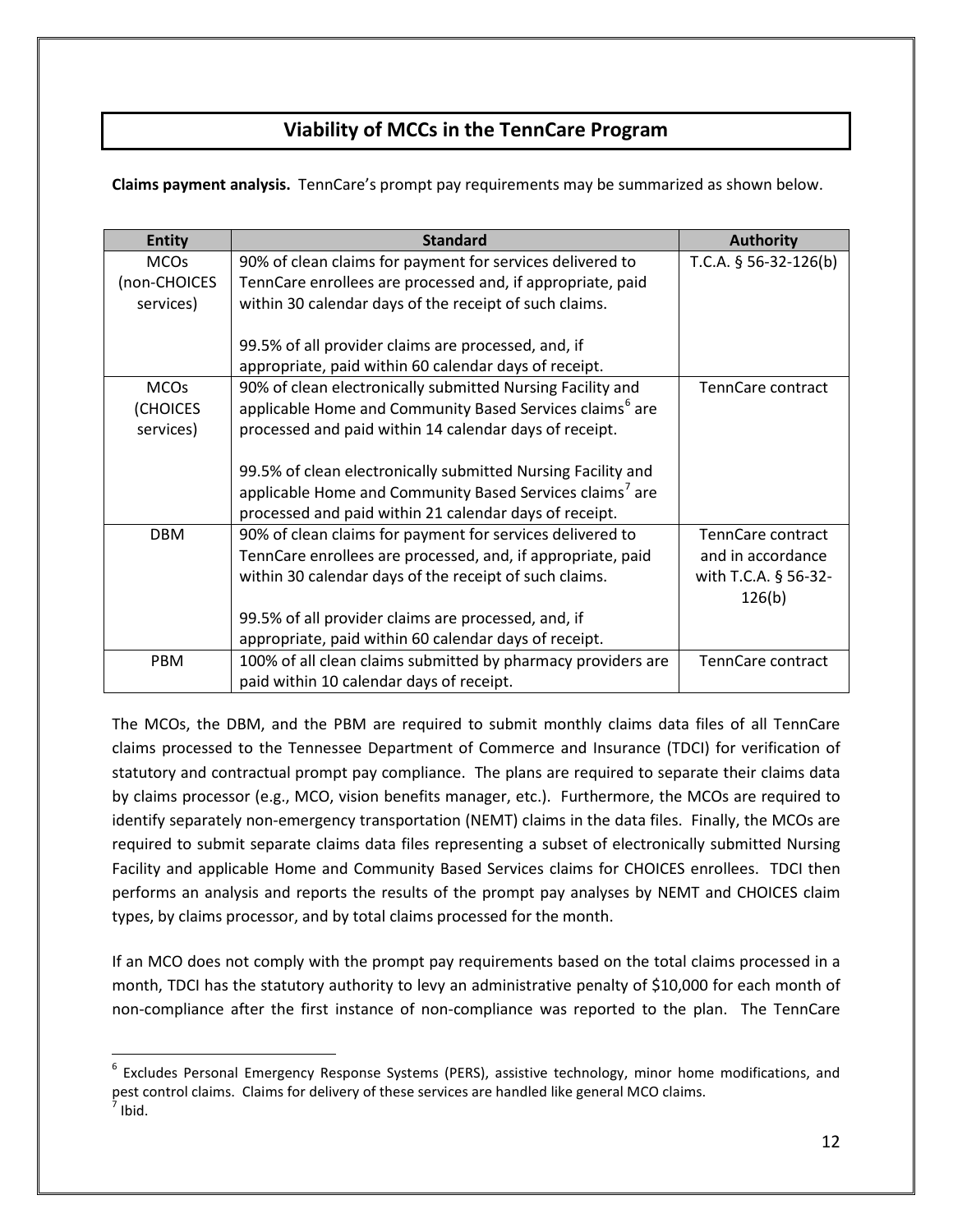Bureau can also assess liquidated damages pursuant to the terms of the TennCare Contract. If the DBM and PBM do not meet their contractual prompt pay requirements, only the TennCare Bureau can assess applicable liquidated damages against these entities.

**Net worth and company action level requirements.** According to Tennessee's "Health Maintenance Organization Act of 1986" statute (T.C.A. § 56-32-101 *et seq.*), the minimum net worth requirement for each TennCare MCO is calculated based on premium revenue for the most recent calendar year, as well as any TennCare payments made to the MCO that are not reported as premium revenue.

During the October-December 2015 quarter, the MCOs submitted their National Association of Insurance Commissioners (NAIC) Third Quarter 2015 Financial Statements. As of September 30, 2015, TennCare MCOs reported net worth as indicated in the table below.<sup>[8](#page-12-0)</sup>

| <b>MCO</b>                            | <b>Net Worth</b>   | Reported         | Excess/       |
|---------------------------------------|--------------------|------------------|---------------|
|                                       | <b>Requirement</b> | <b>Net Worth</b> | (Deficiency)  |
| Amerigroup Tennessee                  | \$18,895,648       | \$160,078,554    | \$141,182,906 |
| UnitedHealthcare Plan of the River    | \$67,602,074       | \$465,398,529    | \$397,796,455 |
| Valley (UnitedHealthcare Community    |                    |                  |               |
| Plan)                                 |                    |                  |               |
| Volunteer State Health Plan (BlueCare | \$37,185,058       | \$307,523,663    | \$270,338,605 |
| & TennCare Select)                    |                    |                  |               |

During the October-December 2015 quarter, the MCOs were also required to comply with Tennessee's "Risk-Based Capital for Health Organizations" statute (T.C.A. § 56-46-201 *et seq.*). Risk-based capital (RBC) involves a method of calculating the minimum amount of capital necessary for a health entity to support its overall business operations depending on its size and risk profile. A health entity with a higher amount of risk is required to hold a higher amount of capital. The RBC statute gives TDCI the authority and mandate to use preventive and corrective measures that vary depending on the amount of capital deficiency indicated by the RBC calculations. A "Company Action Level" deficiency (defined at T.C.A. § 56-46-203(a)) would require the submission of a plan to correct the entity's capital deficiency.

The following table compares the MCOs' net worth to the Company Action Level requirements as of September 30, 2015:

| <b>MCO</b>                         | <b>Company Action</b> | Reported         | Excess/       |
|------------------------------------|-----------------------|------------------|---------------|
|                                    | Level                 | <b>Net Worth</b> | (Deficiency)  |
| Amerigroup Tennessee               | \$61,407,788          | \$160,078,554    | \$98,670,766  |
| UnitedHealthcare Plan of the River | \$244,098,654         | \$465,398,529    | \$221,299,875 |
| Valley (UnitedHealthcare Community |                       |                  |               |
| Plan)                              |                       |                  |               |

<span id="page-12-0"></span><sup>&</sup>lt;sup>8</sup> The "Net Worth Requirement" and "Reported Net Worth" figures in the table are based on the MCOs' companywide operations, not merely their TennCare operations. Amerigroup and Volunteer State Health Plan, for instance, operate Medicare Advantage Plans, while UnitedHealthcare has several lines of business in Illinois, Iowa, Virginia, and Tennessee.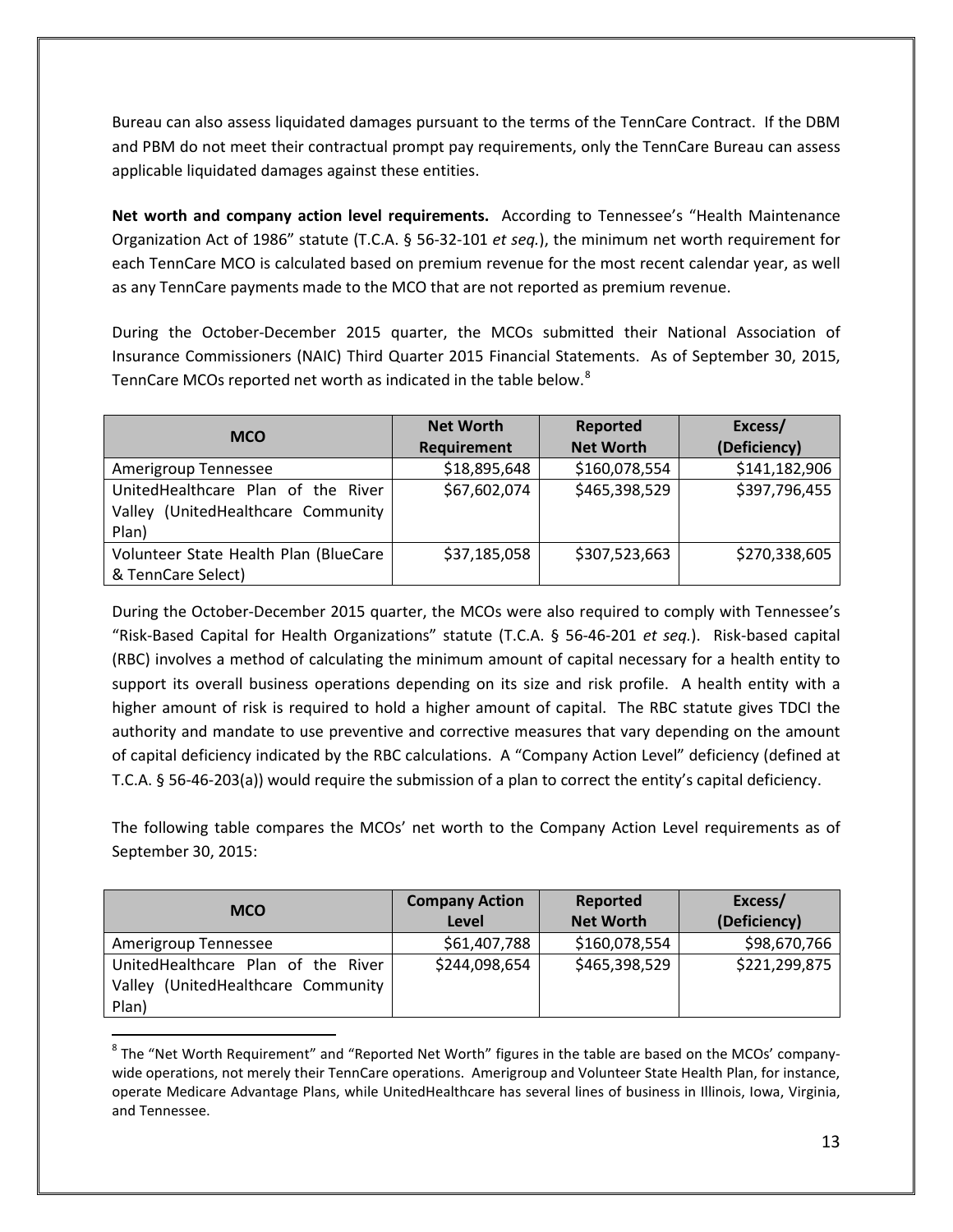| <b>MCO</b>                            | <b>Company Action</b><br>Level | Reported<br><b>Net Worth</b> | Excess/<br>(Deficiency) |
|---------------------------------------|--------------------------------|------------------------------|-------------------------|
| Volunteer State Health Plan (BlueCare | \$109,546,612                  | \$307,523,663                | \$197,977,051           |
| & TennCare Select)                    |                                |                              |                         |

All TennCare MCOs met their minimum net worth requirements and Company Action Level requirements as of September 30, 2015.

### **Success of Fraud Detection and Prevention**

The mission of the Tennessee Office of Inspector General (OIG) is: *To identify, investigate, and prosecute persons who commit fraud or abuse against the TennCare program and to recoup money owed to the State of Tennessee.* The OIG staff receives case information from a variety of sources, including local law enforcement, the TennCare Bureau, Health Related Boards (HRB), the Department of Human Services (DHS), other State agencies, health care providers, Managed Care Contractors (MCCs), and the general public via the OIG website, fax, written correspondence, and phone calls to the OIG hotline. Selected statistics for the second quarter of Fiscal Year 2016 are as follows:

#### **TennCare Fraud & Abuse Complaints**

|                          | Quarter |
|--------------------------|---------|
| <b>Fraud Allegations</b> | 1.634   |
| Abuse Allegations*       | 1,059   |

*\* Abuse cases may be referred to the appropriate Managed Care Contractor (MCC), the TennCare Bureau, or DHS for further review/action.*

|                                 | Quarter |
|---------------------------------|---------|
| Arrests                         | 46      |
| Convictions                     | 29      |
| Instances of Judicial Diversion | -12     |

#### **Arrests, Convictions, and Judicial Diversion\***

*\* Cases adjudicated during a particular fiscal year may have no relationship to dates of arrest during the same year.*

|                                     | Quarter  |
|-------------------------------------|----------|
| Court Costs & Taxes                 | \$10,060 |
| <b>Fines</b>                        | \$24,050 |
| Drug Funds/Forfeitures              | \$2,279  |
| <b>Criminal Restitution Ordered</b> | \$88,132 |

#### **Criminal Court: Fines & Costs Imposed**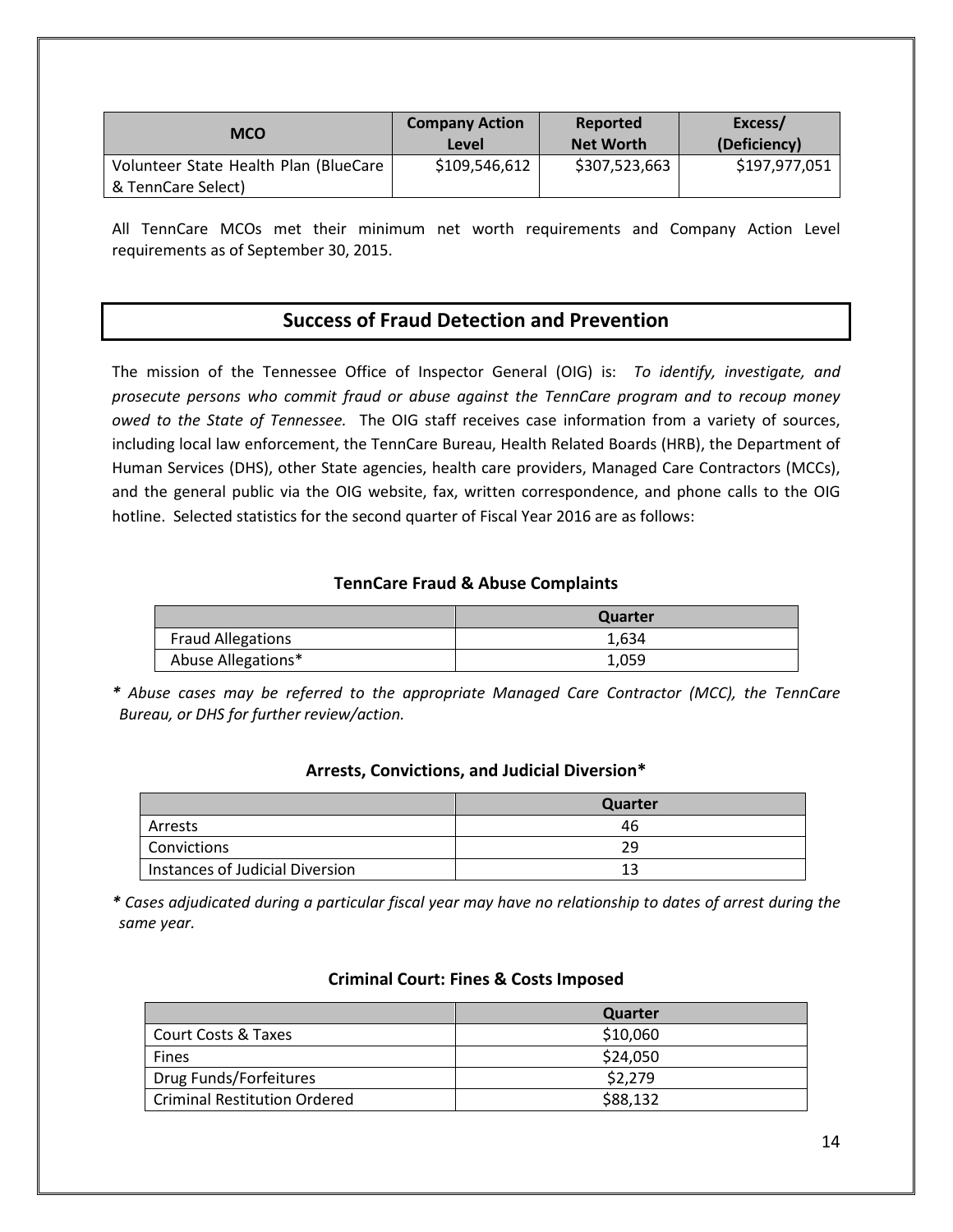|                                            | Quarter  |
|--------------------------------------------|----------|
| Criminal Restitution Received <sup>9</sup> | \$47.432 |

#### **Civil Restitution & Civil Court Judgments**

|                                          | Quarter  |
|------------------------------------------|----------|
| Civil Restitution Ordered <sup>10</sup>  |          |
| Civil Restitution Received <sup>11</sup> | \$14,638 |

#### **Recommendations for Review**

|                                                 | Quarter   |
|-------------------------------------------------|-----------|
| Recommended TennCare Terminations <sup>12</sup> | 156       |
| Potential Savings <sup>13</sup>                 | \$570.397 |

#### **Collaboration with CDI**

During the October-December 2015 quarter, two OIG Special Agents partnered with the Cooperative Disability Investigations (CDI) Unit of the Social Security Administration (SSA). The mission of this unit is to combat fraud by investigating questionable statements and activities of claimants, medical providers, interpreters, or other service providers who facilitate or promote disability fraud. The OIG Special Agents will review information from the SSA to determine whether TennCare fraud or abuse may have occurred and, when warranted, to open an investigation.

#### **Statewide Communication**

In an effort to stay connected with local law enforcement and achieve the OIG's mission, Special Agents continue to meet in person with sheriffs and police chiefs throughout the state. These meetings further collaborative relationships and aid the mutual goal of stopping TennCare fraud and prescription drug diversion.

<span id="page-14-0"></span> $\degree$  Restitution may have been ordered in a fiscal year other than the one in which payment was actually received.<br><sup>10</sup> This total reflects dollars identified for recoupment by the OIG in such non-criminal contexts as civ

<span id="page-14-1"></span>administrative hearings, and voluntary reimbursements to TennCare.<br><sup>11</sup> A recoupment may be received in a quarter other than the one in which it is ordered.<br><sup>12</sup> Recommendations that enrollees' TennCare coverage should be

<span id="page-14-2"></span>

<span id="page-14-3"></span>review and determination of appropriate action. These recommendations are based on information received and reviewed by the OIG. The Bureau determines whether these referrals meet the criteria for termination. In reviewing these recommendations, TennCare must factor in some limitations, such as the inability to disenroll individuals in certain federally protected categories.

<span id="page-14-4"></span> $13$  Potential savings are determined by multiplying the number of enrollees whose coverage would be terminated, assuming all of the State's criteria for termination are met, by the average annual cost per enrollee for MCO, pharmacy, and dental services (currently estimated by TennCare to be \$3,656.39).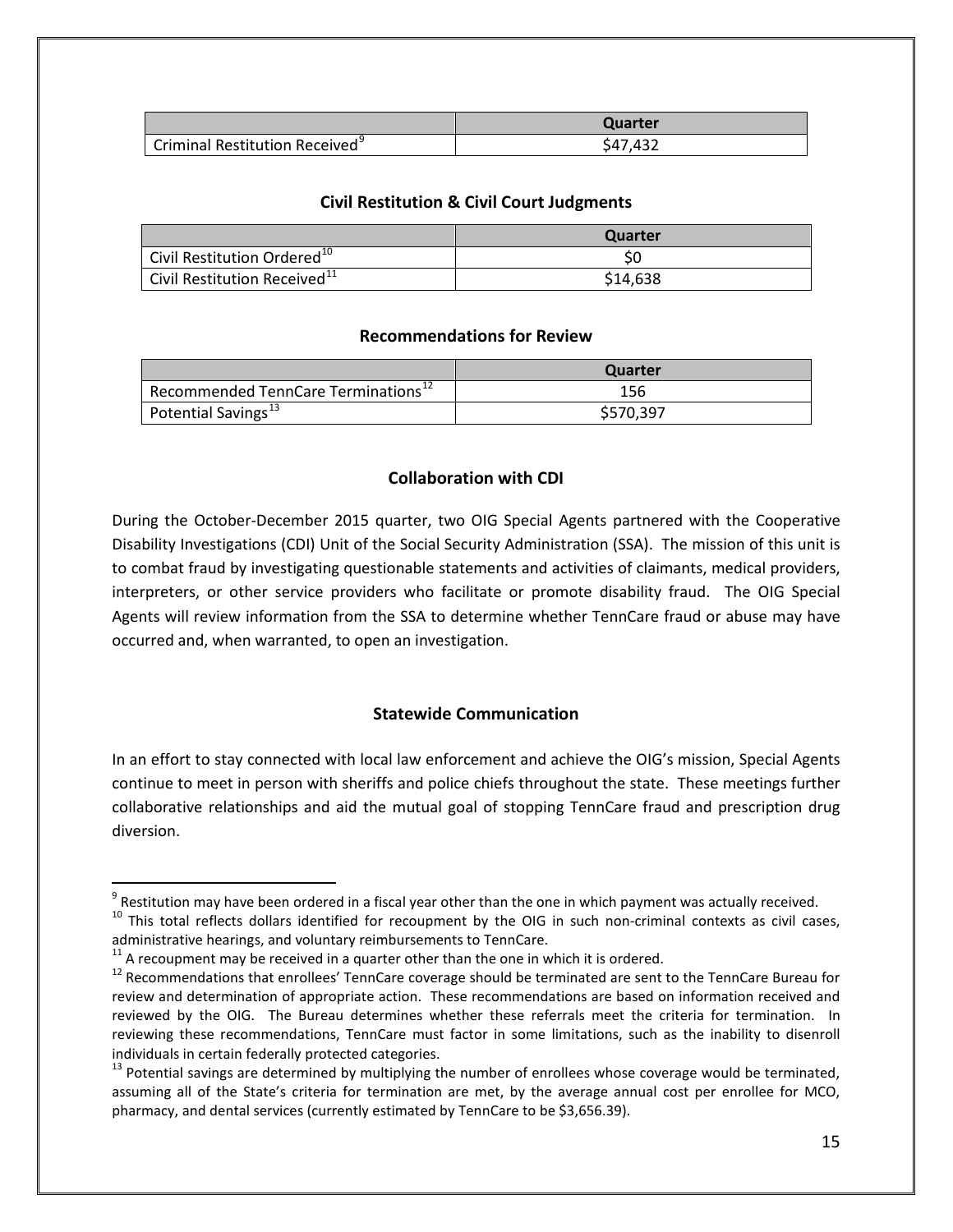**Appendix**

# **TAG Recommendations for Wave 4 Episodes of Care**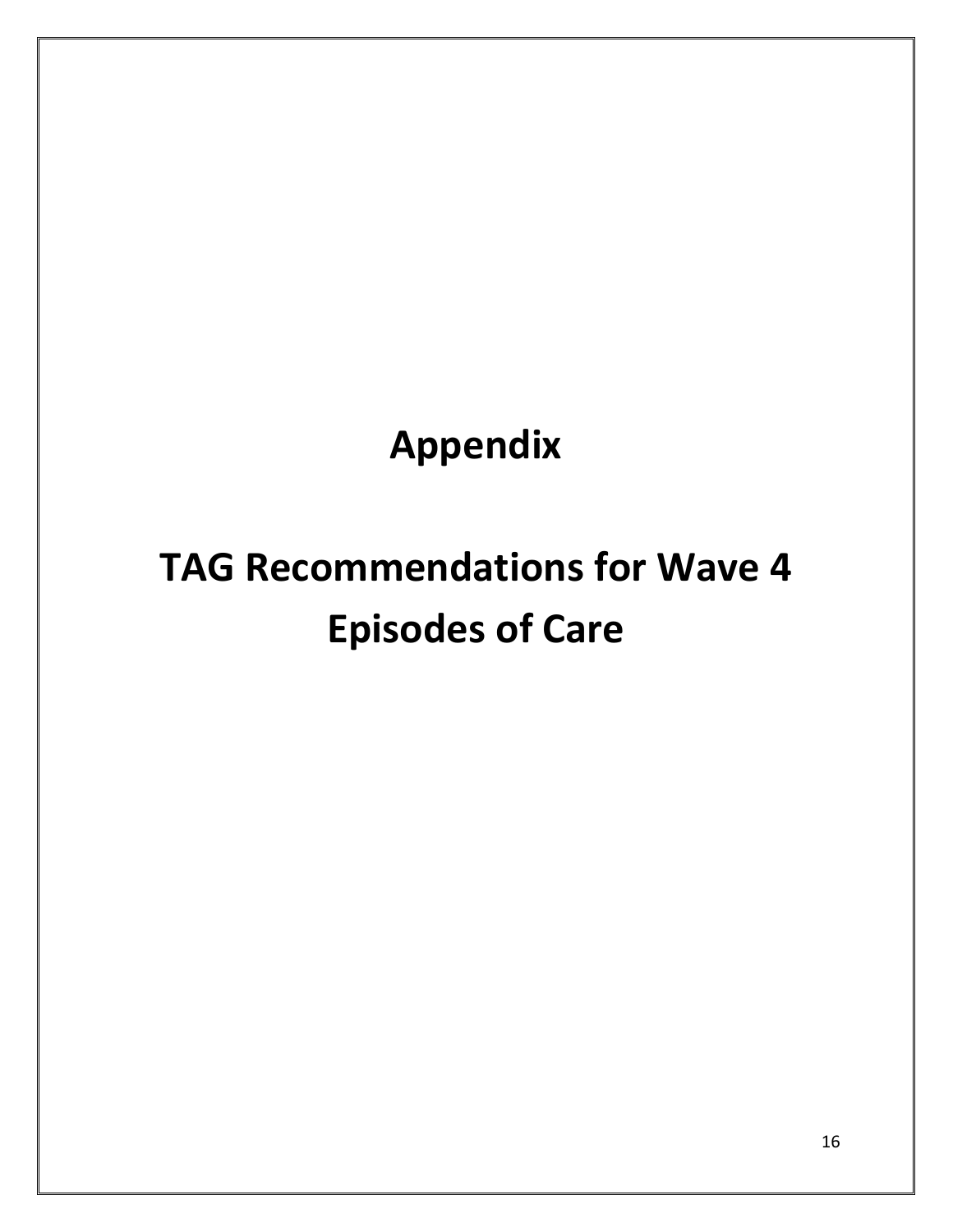#### ADHD episode design summary

#### Identifying episode triggers

An ADHD episode is triggered by a professional claim that has: a primary diagnosis of ADHD (ICD-9 diagnosis in the 314 code family – Hyperkinetic syndrome of childhood), or a secondary diagnosis of ADHD and a primary diagnosis of a symptom of ADHD. This professional visit must also have a procedure code that is for assessment, therapy, case management, or physician services.

#### Attributing episodes to quarterbacks

The quarterback is the provider or group with the plurality of ADHD-related visits during the episode; the contracting entity ID with the plurality of ADHD visits will be used to identify the quarterback.

#### Identifying services to include in episode spend

The length of the ADHD episode is 180 days. During this time period the following services are included in episode spend: all inpatient, outpatient, professional, and long-term care claims with a primary diagnosis of ADHD; all inpatient, outpatient, professional, and long-term care claims with a secondary diagnosis of ADHD and a primary diagnosis of a symptom of ADHD; pharmacy claims with eligible therapeutic codes.

There are three types of exclusions: business exclusions: available information is not comparable or is incomplete; clinical exclusions: patient's care pathway is different for clinical reasons: these include age (<4 or >20), attempted suicide, autism, bipolar, BPD, conduct disorder, delirium, dementia, dissociative disorders, homicidal ideation, intellectual disabilities, manic disorders, psychoses, PTSD, schizophrenia, specific psychosomatic disorders (e.g. factitious disorder) and substance abuse (prescription and illicit); high cost outlier exclusions: Episode's risk adjusted spend is three standard deviations above the mean.

#### Determining quality metrics performance

Quality metrics tied to gain sharing are: percentage of valid episodes that meet the minimum care requirement. The minimum care requirement is set at 5 visits/claims with a related diagnosis code during the episode window. These may be a combination of physician visits, therapy visits, level I case management visits, or pharmacy claims for treatment of ADHD.

Quality metrics not tied to gain sharing are: average number of physician visits per valid episode; average number of therapy visits per valid episode; average number of level I case management visits per valid episode; percentage of valid episodes with medication by age group (4 and 5, 6 to 11, and 12 to 20); percentage of valid episodes for which the patient has a physician, therapy, or level I case management visit within 30 days of the triggering visit.

#### ODD episode design summary

#### Identifying episode triggers

An ODD episode is triggered by a professional claim that has: a primary diagnosis of ODD (ICD-9 diagnosis code 313.81 – Oppositional defiant disorder), or a secondary diagnosis of ODD and a primary diagnosis of a symptom of ODD. This professional visit must also have a procedure code that is for assessment, therapy, case management, or physician services.

#### Attributing episodes to quarterbacks

The quarterback is the provider or group with the plurality of ODD-related visits during the episode. The contracting entity ID with the plurality of ODD visits will be used to identify the quarterback.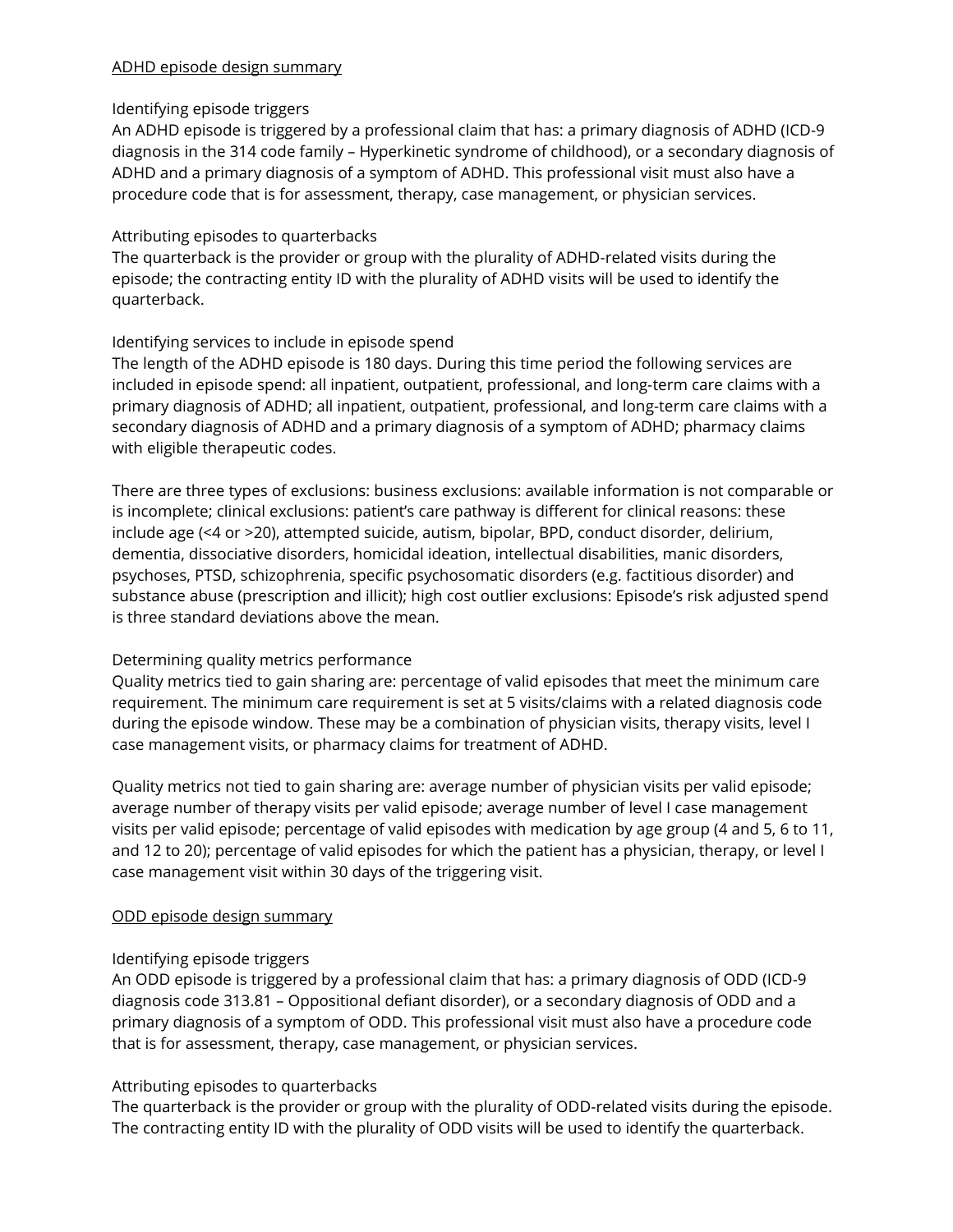#### Identifying services to include in episode spend

The length of the ODD episode is 180 days. During this time period the following services are included in episode spend: all inpatient, outpatient, professional, and long-term care claims with a primary diagnosis of ODD; all inpatient, outpatient, professional, and long-term care claims with a secondary diagnosis of ODD and a primary diagnosis of a symptom of ODD; pharmacy claims with eligible therapeutic codes.

#### Excluding episodes

Clinical exclusions: age (<4 or >18), antisocial personality disorder, attempted suicide, autism, BPD, conduct disorder, delirium, dementia, disruptive mood dysregulation disorder, dissociative disorders, homicidal ideation, intellectual disabilities, manic disorders, psychoses, PTSD, schizophrenia, specific psychosomatic disorders (e.g. factitious disorder) and substance abuse (prescription and illicit); high cost outlier exclusions: Episode's risk adjusted spend is three standard deviations above the mean.

#### Determining quality metrics performance

Quality metrics tied to gain sharing are: percentage of valid episodes that meet the minimum care requirement. The minimum care requirement is set at 6 therapy and/or level I case management visits with a related diagnosis code during the episode window. Quality metrics not tied to gain sharing are: percentage of valid episodes with no coded behavioral health comorbidities for which the patient received behavioral health medications; percentage of valid episodes that had a claim with ODD as the primary diagnosis in the prior year; average number of visits (physician, therapy, and case management) per valid episode; average number of therapy or level I case management visits per valid episode.

#### Bariatric Surgery episode design summary

#### Identifying episode triggers

A bariatric surgery episode is triggered by: a professional claim that has one of the defined procedure codes for bariatric surgery or a facility claim that has a diagnosis code relevant to severe obesity or indicated comorbidities of obesity.

#### Attributing episodes to quarterbacks

The quarterback is the physician or physician group that performed the procedure. The contracting entity ID of the physician (or group) on the professional claim will be used to identify the quarterback.

#### Identifying services to include in episode spend

Services to include in episode spend are: all medical services and medications during the bariatric procedure. Specific evaluation and management, medications, procedures, imaging, testing, anesthesia, pathology, and care after discharge up to 30 days after discharge from the facility where the bariatric procedure was performed.

#### Excluding episodes

Clinical exclusions: BPD/BPD-DS, adjustable gastric band placement, and revision procedures.

#### Determining quality metrics performance

Quality metrics tied to gain sharing are: percent of valid episodes where the patient receives relevant follow-up care within 30 days of discharge. Quality metrics not tied to gain sharing are: percent of total episodes performed in an accredited facility, e.g. through MBSAQIP; percent of valid episodes with relevant admission or observation care within 30 days of discharge; percent of valid episodes with relevant ED visits within 30 days of discharge; percent of valid episodes with relevant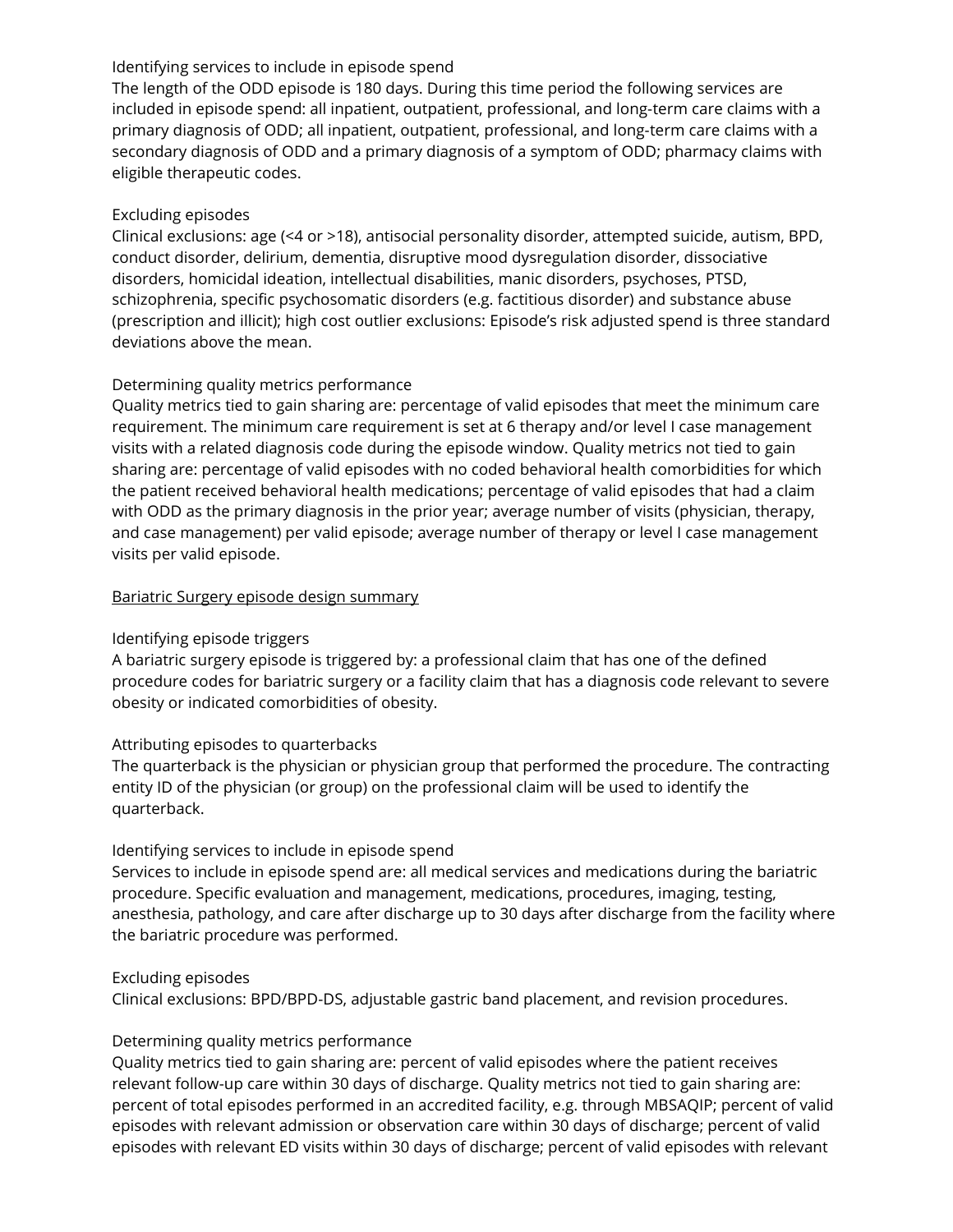reoperations, including major abdominal procedures and wound debridement, within 30 days of discharge

#### CHF acute exacerbation episode design summary

#### Identifying episode triggers

A congestive heart failure acute exacerbation episode is triggered by an inpatient admission or ED/Observation/IV infusion center outpatient claim, where either: the primary diagnosis is one of the defined acute or unspecified CHF trigger codes; the primary diagnosis is one of the defined chronic CHF codes, with a secondary diagnosis code from the acute or unspecified CHF trigger or signs and symptom codes; or the primary diagnosis is one of the defined CHF signs and symptom codes, with a secondary diagnosis code from the acute, chronic, or unspecified CHF trigger codes.

#### Attributing episodes to quarterbacks

The quarterback is the facility where the patient is treated. The contracting entity ID on the facility claim will be used to identify the quarterback.

#### Identifying services to include in episode spend

Services to include in episode spend are: all medical services and medications during the trigger window. Specific anesthesia, evaluation and management, medications, procedures, imaging, testing, and care after discharge up to 30 days after discharge from facility where the CHF acute exacerbation was treated.

#### Risk adjusting and excluding episodes

Episodes affected by factors that make them inherently more costly than others are risk adjusted. The TAG has recommended a specific list of factors for testing. Episodes which are not comparable or affected by factors that make them inherently more costly but that cannot be risk adjusted for are excluded. There are three types of exclusions: business exclusions: available information is not comparable or is incomplete; clinical exclusions: patient's care pathways is different for clinical reasons - these are active cancer, ESRD, heart transplant, pregnancy, history of and/or concurrent ECMO, and presence or placement of VAD; high cost outlier exclusions: Episode's risk adjusted spend is three standard deviations above the mean.

#### Determining quality metrics performance

Quality metrics tied to gain sharing are: percent of valid episodes where the patient receives relevant follow-up care within 30 days of discharge; quality metrics not tied to gain sharing are: percent of valid episodes where the patient receives relevant follow-up care within 7 days of discharge; percent of valid episodes with relevant admission or observation care within 30 days of discharge; percent of valid episodes with relevant ED visits within 30 days of discharge; percent of total episodes with patient mortality within the episode window; percent of total episodes where patients received quantitative symptom/activity assessment during episode window.

#### CABG episode design summary

#### Identifying episode triggers

A CABG episode is triggered by: a professional claim that has one of the defined primary procedure codes for CABG or an inpatient facility claim that has a diagnosis code relevant to CABG (e.g., coronary occlusion). CABG procedures that are concurrent with heart valve replacement or repair procedures will not trigger episodes.

Attributing episodes to quarterbacks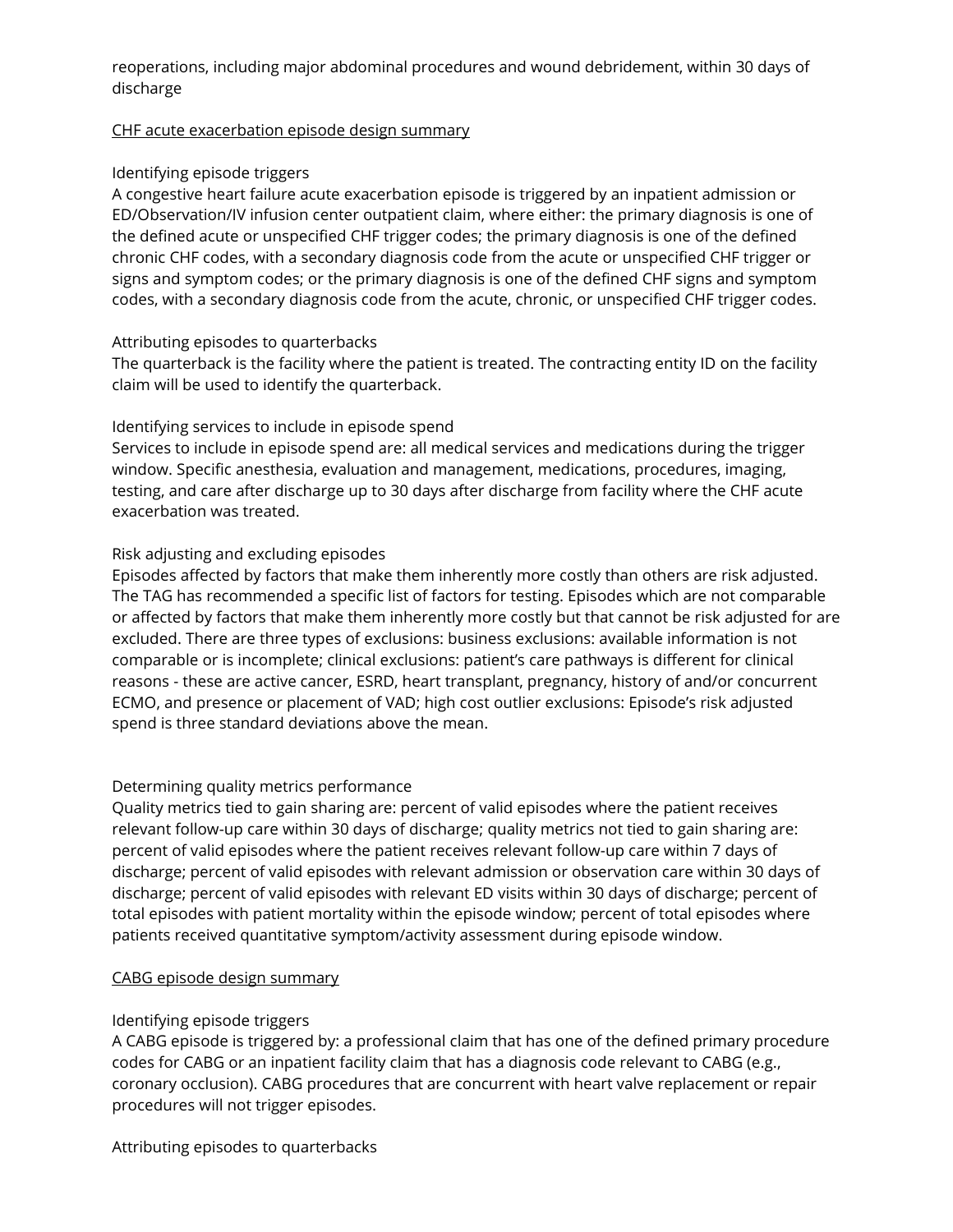The quarterback is the facility where the CABG was performed. The contracting entity ID of the facility on the inpatient facility claim will be used to identify the quarterback.

#### Identifying services to include in episode spend

Services to include in episode spend are: all medical services and medications during the facility stay where the CABG is performed; specific evaluation and management, medications, anesthesia, pathology, procedures, imaging, testing, and care after discharge up to 30 days after discharge from the facility where the procedure was performed.

#### Excluding episodes

Clinical exclusions: patient's care pathways is different for clinical reasons - these are emergent procedures, pre-existing endocarditis, and pre-existing pneumonia; high cost outlier exclusions: episode's risk adjusted spend is three standard deviations above the mean.

#### Determining quality metrics performance

Quality metrics tied to gain sharing are: percent of valid episodes performed by a surgeon participation in a Qualified Clinical Data Registry; percent of valid episodes where the patient receives relevant follow-up care within 30 days of discharge. Quality metrics not tied to gain sharing are: percent of valid episodes with relevant readmission or observation care within 30 days of discharge; percent of total episodes with patient mortality within the episode window; percent of valid episodes where the patient has a major morbidity within the episode window.

#### Heart valve replacement and repair episode

#### Identifying episode triggers

A heart valve replacement and repair episode is triggered by: a professional claim that has one of the defined procedure codes for heart valve replacement or repair or an inpatient facility claim that has a diagnosis code relevant to heart valve replacement or repair episode. Heart valve replacement and repair that is concurrent with CABG will trigger a heart valve episode.

#### Attributing episodes to quarterbacks

The quarterback is the facility where the heart valve replacement or repair procedure was performed. The contracting entity ID of the facility on the inpatient facility claim will be used to identify the quarterback.

#### Identifying services to include in episode spend

Services to include in episode spend are: all medical services and medications during the facility stay where the heart valve replacement or repair procedure is performed; specific evaluation and management, medications, anesthesia, pathology, procedures, imaging, testing, and care after discharge up to 30 days after discharge from the facility where the procedure was performed.

#### Excluding episodes

Clinical exclusions: patient's care pathways is different for clinical reasons - these are acute ischemia-related admissions, pre-existing endocarditis, and pre-existing pneumonia. High cost outlier exclusions: episode's risk adjusted spend is three standard deviations above the mean.

#### Determining quality metrics performance

Quality metrics tied to gain sharing are: percent of valid episodes performed by a surgeon participation in a Qualified Clinical Data Registry; percent of valid episodes where the patient receives relevant follow-up care within 30 days of discharge.